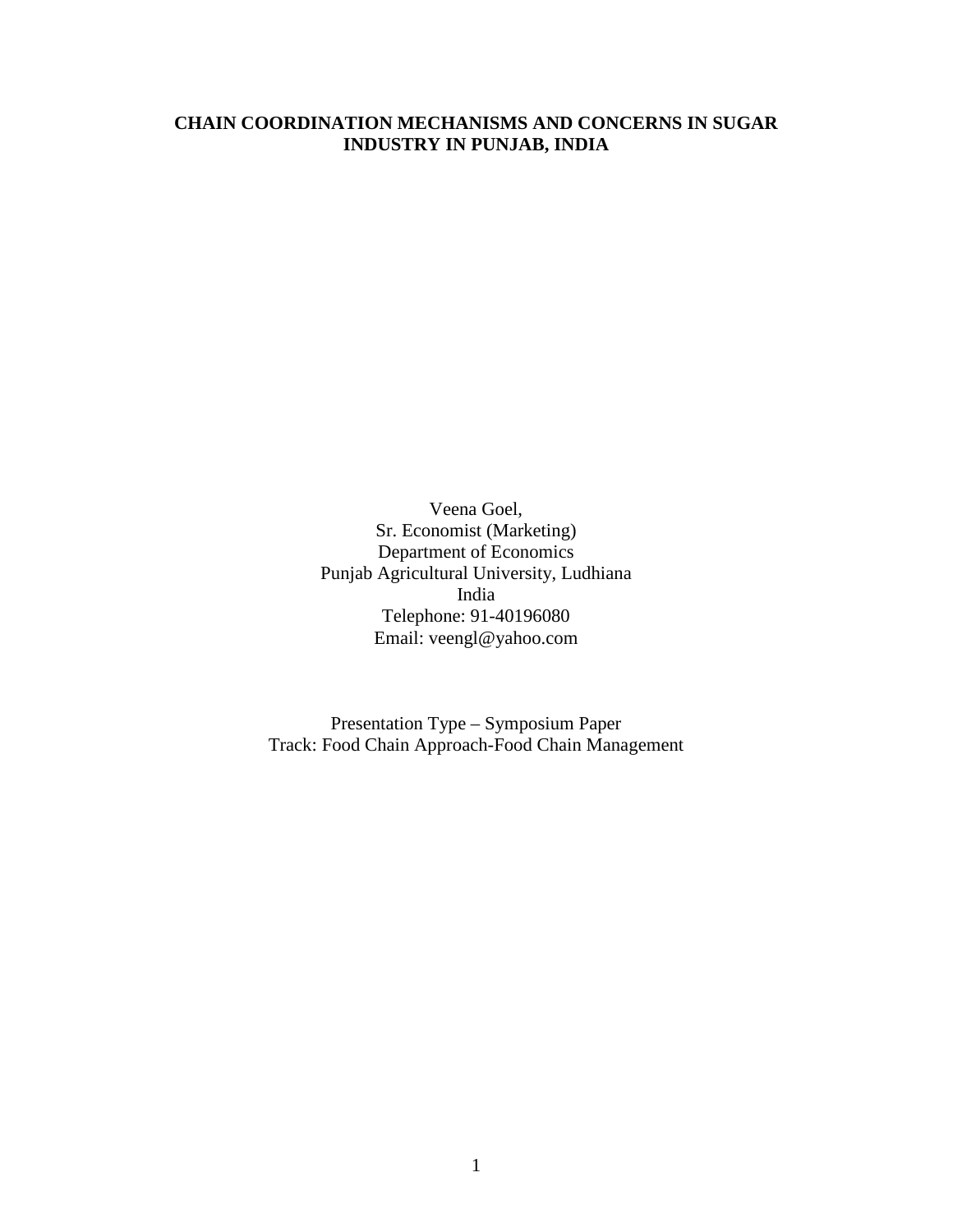### **CHAIN COORDINATION MECHANISMS AND CONCERNS IN SUGAR INDUSTRY IN PUNJAB, INDIA**

### **Abstract**

This study examines the chain coordination mechanisms and concerns of market agents in sugar industry for the Punjab state of India. It is based upon primary data obtained on pre-structured schedules for the cane marketing *kharif* (winter) season 2005- 06 from 180 cane growers selected from the command areas of sample five sugar mills. Study indicated that mutual interdependences of the chain partners coupled with regulatory provisions such as announcement of SMP/SAP for cane have facilitated chain coordination for sugar mills with the upstream and downstream chain partners. This ensures timely cane supplies to sugar mills while timely cane disposal and payments to farmers. However, cane production has not kept pace with capacity expansion in the industry. Instead, the industry has received increased cane supplies from a continuous upward revision in the state advised prices that diverted its supplies from the gur making units. Further, cyclical nature of the industry adversely affects it supplies particularly during the downward phase. As a result, cooperative segment of the industry is beset with several concerns. However, private sugar mills because of comparatively greater market orientation and a paddock-to-plate mentality in its operations have steamed ahead of cooperative mills.

**Key Words:** Sugar industry, chain coordination, private and cooperative sugar mills, regulatory framework.

#### **Introduction**

Supply Chain Management (SCM) includes the movement and exchange of products and knowledge from farms to final customers. It captures a holistic farm-to-fork perspective of food production and marketing that links markets, distributors, manufacturers/processors and producers. Efficiencies in SCM cause value chain transformation **(**better customer service, product quality, reduced cycle time, greater asset utilization, operational flexibility and better business performance), systems efficiencies in the value chain i.e. creating efficient and customized transactional and decision support tools and facilitate integration of different actors and activities leading to greater capacity utilization and operating efficiencies. Food supply chain efficiencies, as determined by costs and timing of deliveries, entail efficient coordination of the movement of products across different actors in the producer to consumer chain. A well-integrated supply chain can generate economies of scale and scope and therefore increase the operating efficiency and profitability of all actors in the supply chain (World Bank 2005). These ideas are not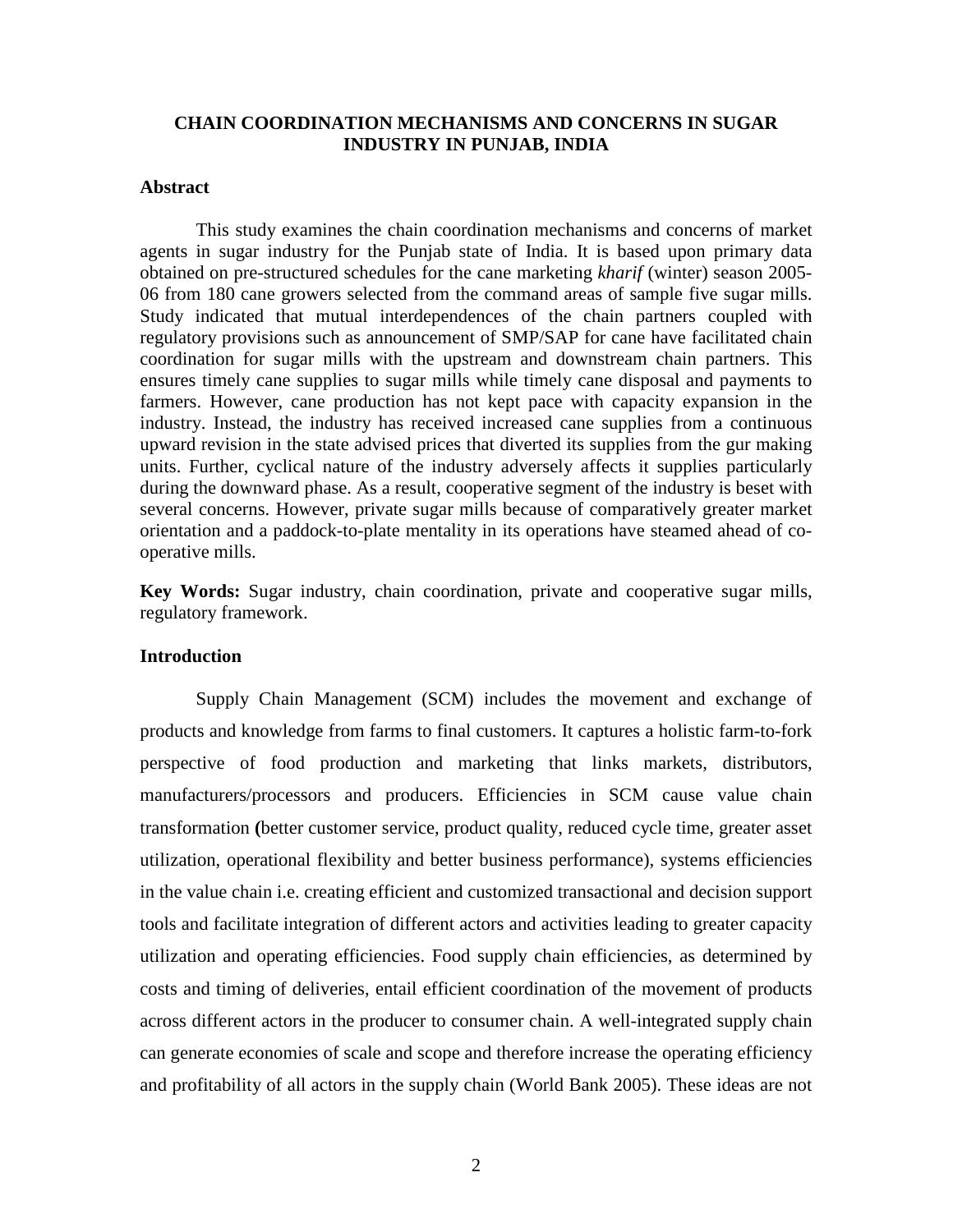new in the realm of social and business theories. For example, for more than 50 years, resource dependence theories have espoused the competitive advantage of inter-firm alliances. Firms enter into alliances because on their own these firms cannot access appropriate resources to efficiently access product market opportunities. Inter-firm alliances create market opportunities that were not available to these firms. However, such alliances call for the sharing of risks, costs and benefits between the actors.

In the supply chain perspective there is further complexity in that there can be many more actors as most supply chains entail a farm-to-fork integrated approach. Such relationships are often governed by contractual arrangements between actors in the chain. For example, in developed country settings, farmers and processors establish interlinked contract and this enables farmers to access credit, inputs and guaranteed purchases. Such agreements benefit the processing companies through guaranteeing higher quality and timely supplies of raw materials. Contract manufacturing agreements between processing companies and distributors and retailers ensure that processing firms have sufficient throughput and retailers are guaranteed timely and competitive supplies. Such an arrangement potentially increases greater market certainty and productivity and consequently benefits all actors in the supply chain (Swinnen 2005). However, all these activities call for efficient co-ordination within the supply chain. Often, binding contractual agreements are a centre-piece of initiatives to co-ordinate forward and backward integration between actors in the supply chain. Contractual relationships (formal or informal agreements) between actors that are costly to break either in terms of monetary penalty or lost future business often means that alliance partners conform to their contractual agreements and work seamlessly with one another even if they are dissatisfied with the relationship (Dimitri 1999). Successful alliance between supply chain partners is the outcome of cohesive relationships between partners. Personal and business relationships influence the form, evolution and ultimate success of an alliance (Gulati 1998).

Chain coordination mechanisms in the agriculture sector are product specific that vary across regions (Goel and Bhaskaran 2007a, c). However, supply chains in the developing countries are fragmented due to small scales of operations and the market actors tend to concentrate upon their own businesses. Chain coordination mechanisms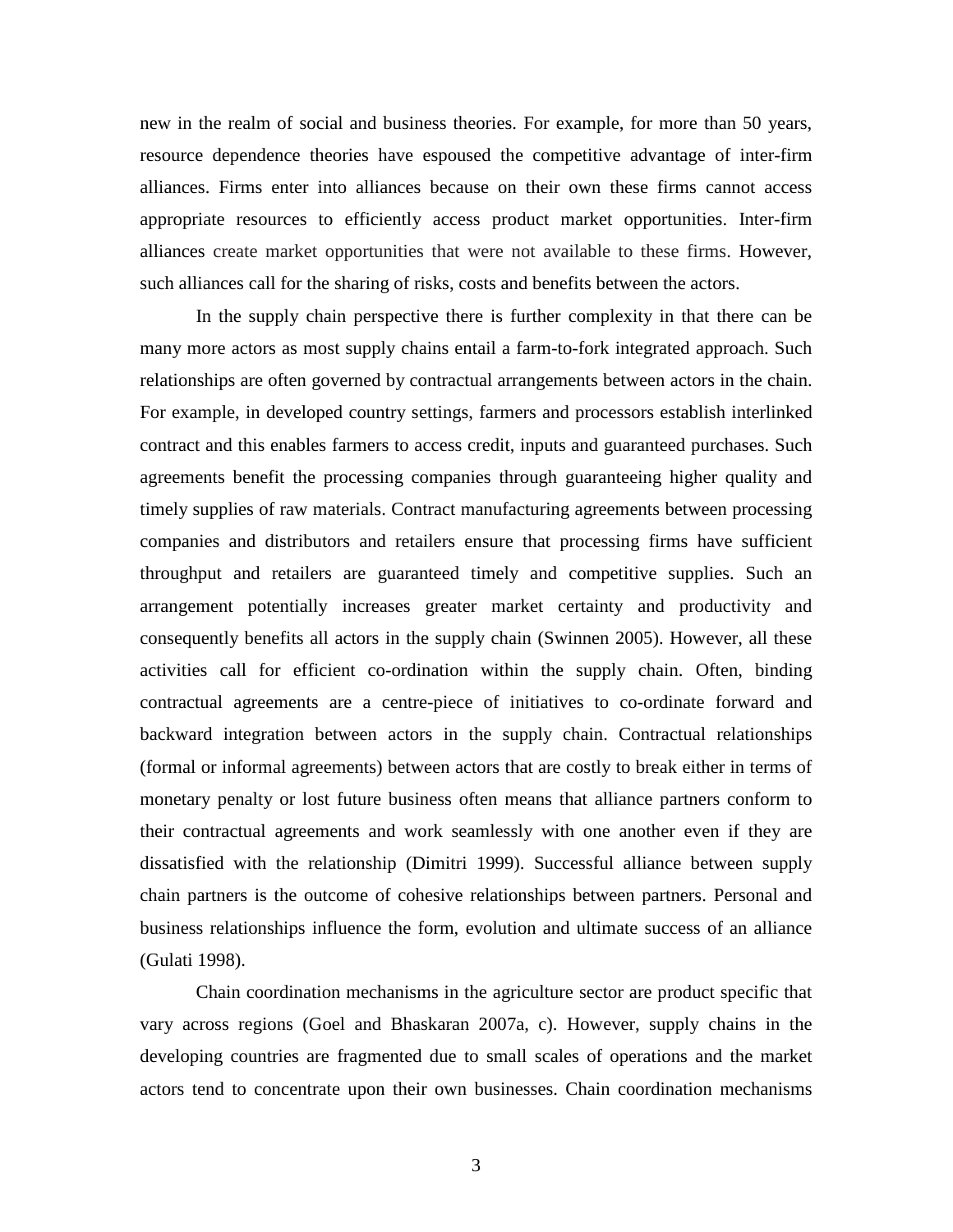across the chain segments may be formal or informal or a combination of both. Hence product specific and country/regional level studies are required to understand the chain coordination mechanisms and concerns of the chain partners at a greater depth. So, this study has been carried out to delineate the chain coordination mechanisms and concerns of market agents for sugar industry in the Punjab State of India. Its objectives are to understand the macro level industry's environment. How do sugar mills coordinate supply chains with the upstream chain partners for a timely and adequate cane supplies and downstream chain partners for sugar distribution. What are the concerns of sugar mills and farmers in the chain?

#### **Literature Review**

Firm may develop a competitive edge either through product or process innovations that reduce the cost of producing existing products or enable the production of new products (Davies 1988; Johne 1985; Tirole 1988). Process innovations may refer to technological innovations i.e. those based on R&D or market-orientation skills and competencies (Dhar and Ray 2002). There is an increasing recognition that competitive capabilities of the organizations are not entirely dependent on the strengths and capabilities of individual organizations. These are also the outcome of the effectiveness with which organizations use their unique resource capabilities and work with other organizations that have other unique but complementary capabilities (Hunt 1995, 2000; Hunt and Morgan 1995). As inter-organizational collaborations increase there is need to examine the efficiencies of the supply chain that link individual organizations and the host of intermediaries that are engaged in the joint-enterprise. Because each organization in a supply chain is just one link in the producer-to-consumer pathway, upstream and downstream SCM practices significantly influence the competitive position of all actors in the producer-to-consumer chain (CDPIE 1998). Supply chain efficiencies have a significant impact on the capacity of individual organizations to match customer demands. A supply chain perspective takes a more holistic approach to competition in evaluating competition as being between competing supply chains as opposed to competition between organizations. And competition in the new age will increasingly be between supply chains rather than between individual organizations (Ibid.).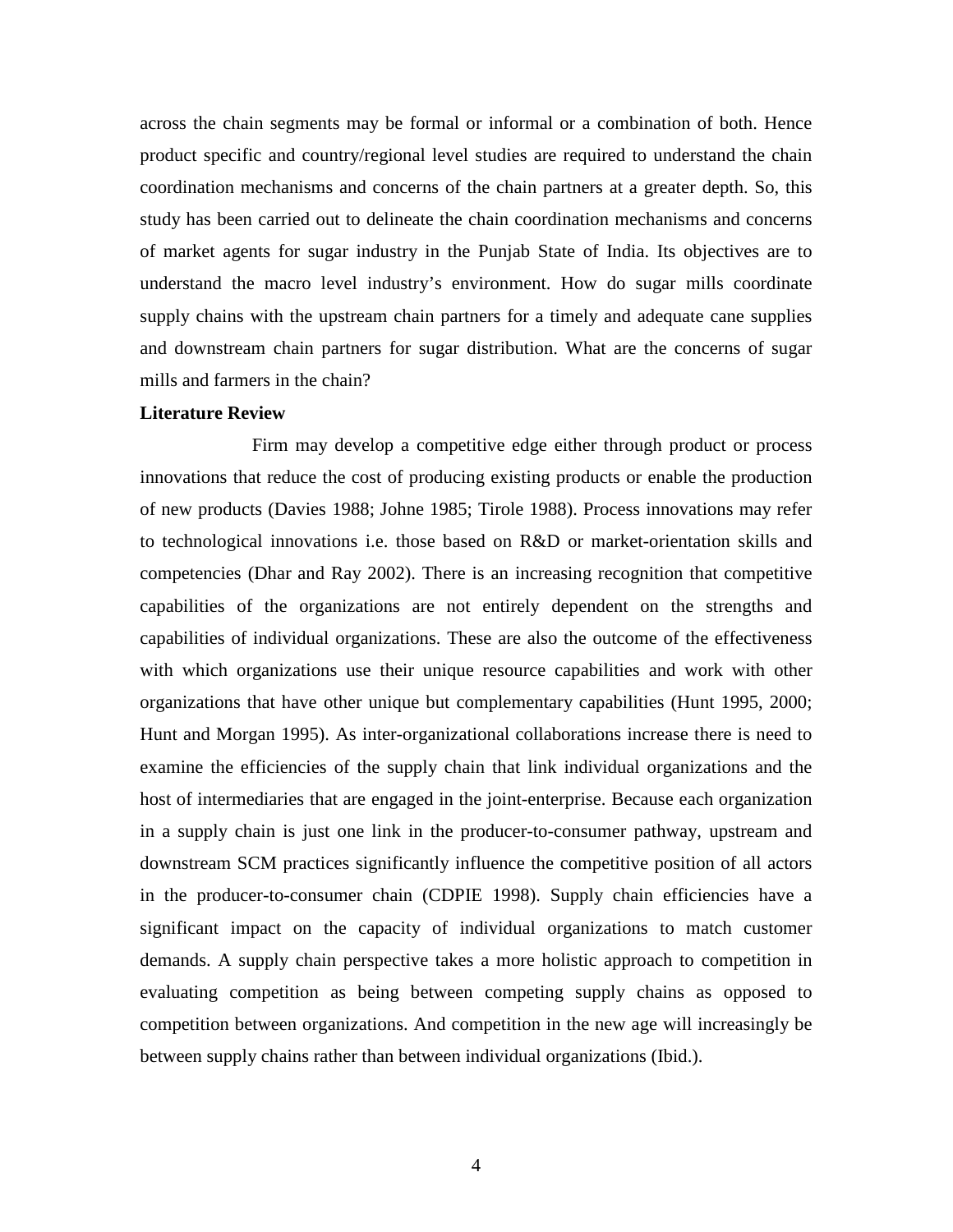Firms can also develop supply chain strategies to obtain a competitive advantage. However, goals of an organization's supply chain components and those it deals with must be similar. A variety of regulatory, structural, cultural, historic, logistic, resource and organizational characteristics influence the performance and capabilities of different intermediaries in the supply chain. And, some of the supply chain partners may not have the resources to commit to realize these goals. Because of the interdependence of organizations, actions of any one intermediary can influence the operations of other linked organizations and consequently it is important for all organizations in the supply chain to share a common vision (Brito 2001; Reason 1999). Good communication can keep the extended supply chain in synchronize (Happek 2007).

In the marketing of agricultural products farmers can be pictured as being at the base of the supply chain pyramid. Farmers need access to specialized information, technology, knowledge, assets, institutions, infrastructure and credit to respond efficiently to customer demand and to be able to compete in global markets (Hulse 1999; IFPRI 2001). Farmers are constrained by poor information about markets, inexperience in negotiating deals and their inert inability to collaborate with other organizations so as to increase their capacity to efficiently access markets (IFAD 2001). Vertical co-operation enables downstream channel members to share their market knowledge with upstream channel members and also use this knowledge to develop strategies and tactics that successfully match offerings to the needs and demands of target markets (Etgar 1976). A few case studies have also looked at vertical co-operation in the food industry (Goel and Bhaskaran 2007a, c; Grunert et al 1995; Kristensen and Holmen 1994). In the sugar markets governments of sugar-producing nations intervene to protect its domestic industry from fluctuations in the world market prices. However, objectives and instruments of regulation, levels of internal supports and export subsidies differ among countries due to differences in their economic structures. For example, Australia has minimal regulations; India, China and Thailand are highly regulated markets while Brazil has since 1999-2000 deregulated the industry but regulations still exist to direct the product mix of ethanol and sugar (KPMG 2007).

This study adds to the extant literature by examining what is the business strategy of the Punjab State sugar industry in a developing country environment wherein cane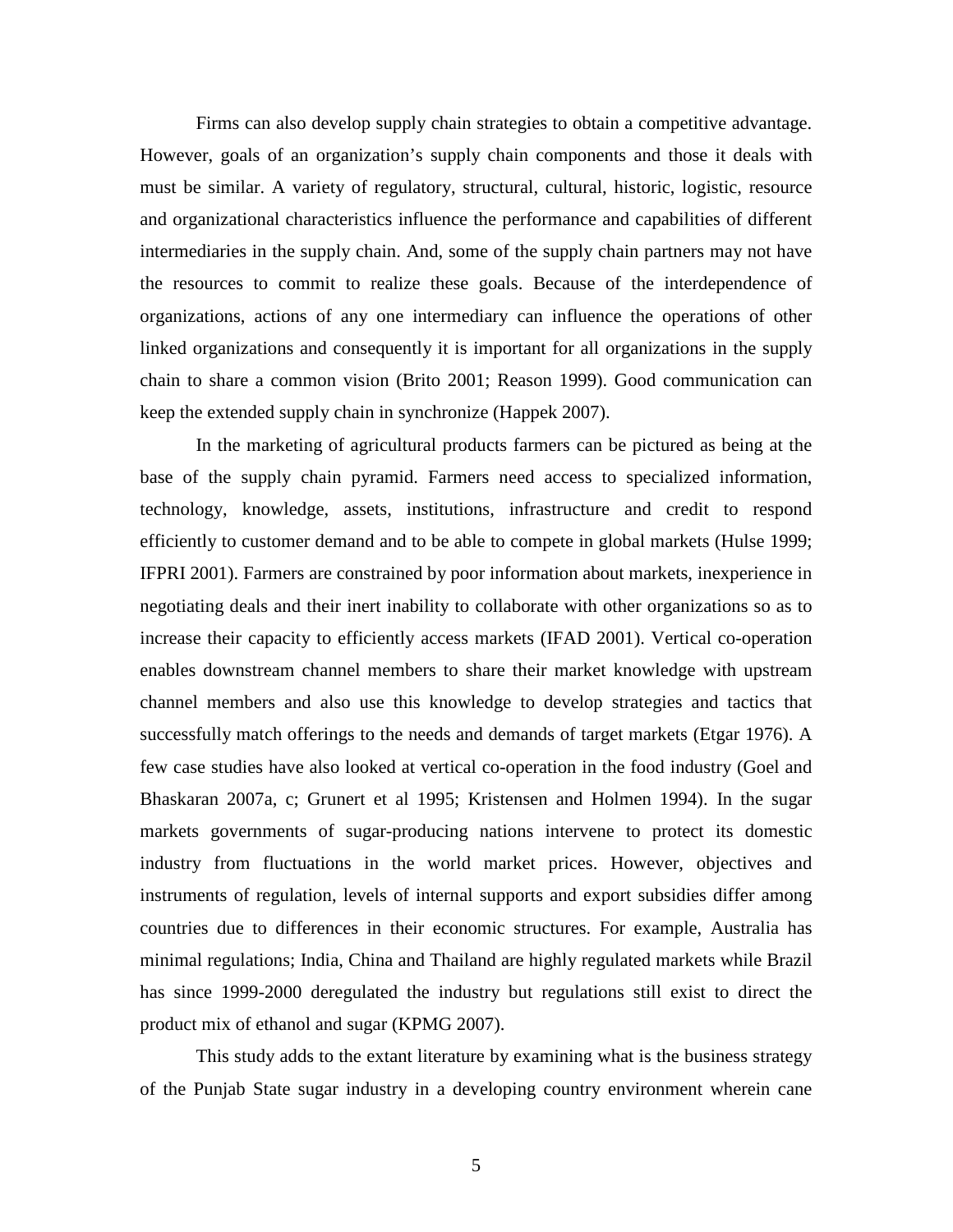supplies come from thousands of producers while the consumers' markets are price sensitive. As government exercises control on the supply chain both for backward and forward linkages how does it develop its supply chain strategies to stay competitive in the changing environment.

### **Procedures**

The study has been based upon both primary and secondary data. Data pertaining to various characteristics of cane production and sugar industry at the state level have been obtained from the Statistical Abstract of Punjab while primary data have been obtained from farmers and sugar mills.

All districts in the Punjab state on the basis of average cane production (in terms of jaggary) levels for three years i.e. 2002-03, 2003-04 and 2004-05 have been clubbed into three groups – low (below 25 thousand metric tones), medium (25 to 50 thousand metric tones) and high (above 50 thousand metric tones). Two sugar mills - one each cooperative and private (a competitor mill of the former) from each of the high and medium cane production areas while only a co-operative sugar mill from the low cane production area has been selected. This is because a private mill in its command area has not been set up because of poor soil fertility and poor quality of underground water. Thirty six farmers from the command areas of each of the sample five mills have been selected. Total sample size comprises of 180 cane producers and sample farmers from each mill area belong to several villages. Data have been collected from respondents on the prestructured and pre-tested schedules by a personal interview method for the cane marketing *kharif* (winter) season 2005-06. When a respondent was unwilling to furnish the relevant information he was replaced with another who willingly cooperated for the conducting of this study. Data have been collected from respondents at the sample mill gates at the time of cane disposal. It eased their access and also did not interrupt in their routine work on farms because farmers have to wait at a mill gate till their cane is disposed off.

Information from mills has been gathered through intensive personal interviews held with each individual mill's Manager/Director, Cane Development Officer, Accounts Officer (also handles sugar sales) at mills' premises. Information has been gathered from mills relating to various aspects of chain coordination mechanisms with the upstream and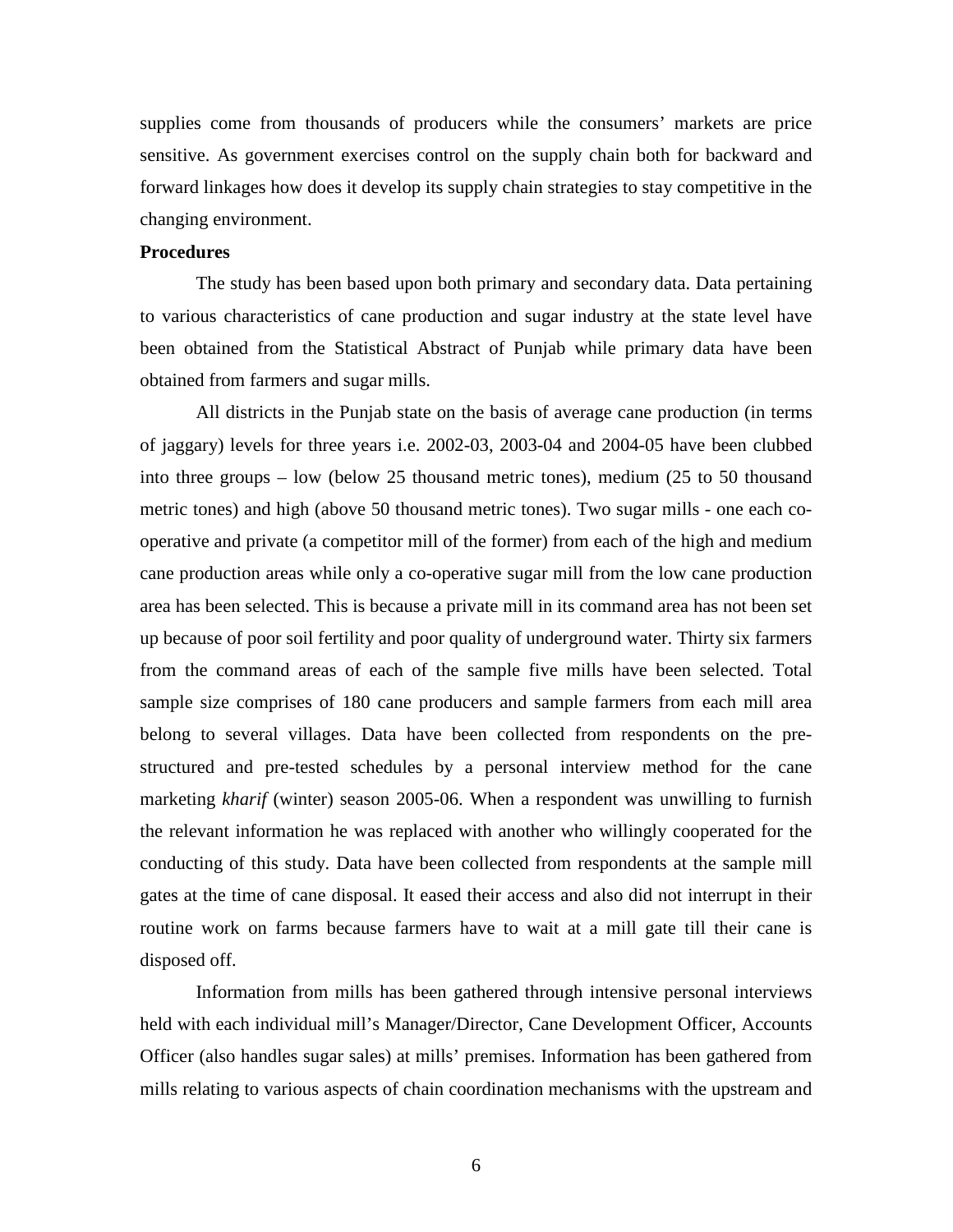downstream chain partners and their concerns. This included the conducting of annual farm surveys, cane collection from farmers, cane payments to farmers, sugar distribution, etc.

#### **Product Characteristics**

Sugar is produced from two plant sources - cane and beet. Sugarcane is a perennial grass and its cultivation has a history of about 3000 years while sugar beets have been used for sugar production since the  $19<sup>th</sup>$  century. Sugarcane is grown primarily in the tropical and sub-tropical regions of the southern hemisphere in the developing countries of Latin America, the Caribbean and Asia. Sugar beet is grown in the temperate regions of the northern hemisphere, mainly in Europe and North America while very little is produced in the developing countries (Haan 1988). Cane processing yields white sugar and several by-products - bagasse, molasses and press mud. Bagasse is a fibrous remainder of cane after extracting juice. It can be used as fuel for in house juice boiling, cogeneration of exportable power, paper and pulp industry, chemical industry, animal feed, etc. As an experiment white button mushroom (Agaricums Bisporns) has also been produced from bagasse (usually it is produced from paddy and wheat straw) and its yield stood at 79.6% compared to 78.1% from wheat straw and 74.54% from bagasse plus wheat straw (DFPD Report 2006-07). Molasses are distilled into power and industrial and potable alcohol. Fuel ethanol can be used as a substitute for gasoline and also it has the potential to generate revenues through carbon credits (KPMG 2007). This enables sugar mills to generate additional revenue from the sale of by products.

#### **Study Context**

With the introduction of green revolution technology for the major cereals *i.e.* wheat and rice, central government procures these crops from the surplus states through the Food Corporation of India (FCI) in connivance with the state agencies. These are purchased from the primary wholesale markets at the minimum support prices (MSPs) during the post harvest period. Milled rice and wheat are distributed through the public distribution system (PDS) at the subsidized rates to the ration card holders in the deficit areas. Punjab state in the north-west region of the country is surplus in both these crops. As the existence of public procurement system has provided assured markets to farmers for these crops. Despite this, during the *kharif* season farmers along with paddy also grow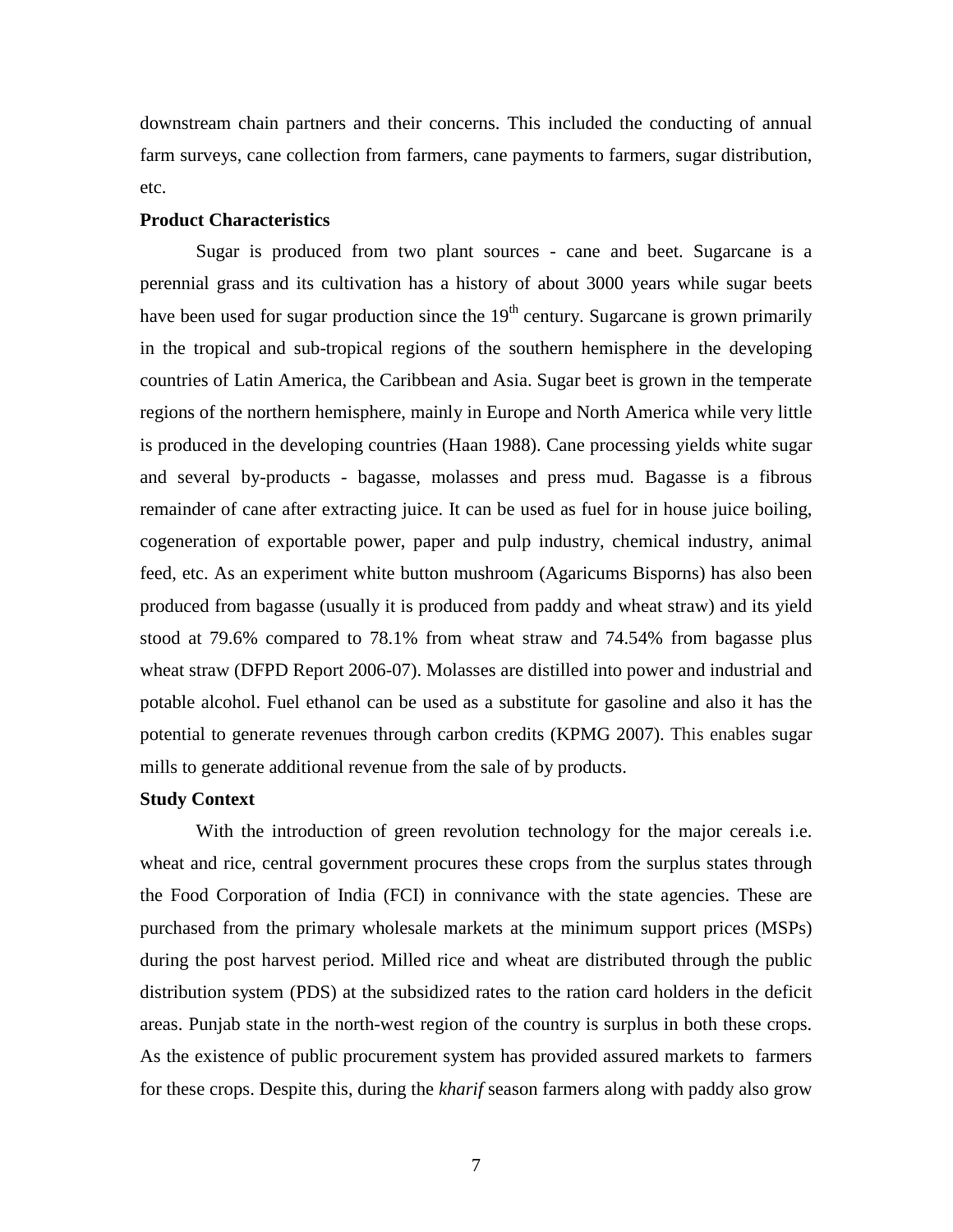several region specific alternative crops such as sugarcane, maize, bajra, oilseeds and cotton.

### **Results and Discussions**

#### **Sugar Industry Scenario - Country Level**

Sugar industry is the second largest agro-based industry (next to textile) in the country. The industry comprises of two sub sectors - organized and unorganized; former includes sugar factories while the latter includes traditional sweeteners i.e. *gur* and *khandsari*<sup>1</sup> . Sugar is manufactured under plants having various plant sizes and the ownership patterns - cooperative, private and public that account for about 54%, 40% and 6% of the total mills (533) in operation. Owing to the adoption of a socialistic pattern of development, government encouraged the setting up of cooperative mills started at states' initiatives during the Post Independence Period. Entry of private sector was encouraged with the initiation of market reforms during the early 1990s. Presently, sugar mills (total production capacity is 18.0 million tonnes) have an average cane crushing capacity of 3,500 TCD that has increased from about 2,500 TCD during 1995. This is because till the 1980s mills were licensed with a capacity of 1250 TCD while thereafter minimum economic size was imposed at 2500 TCD for new mills. Further, with the de-licensing of sugar sector entrepreneurs have been allowed to set up sugar factories or expand the existing capacities. Thereupon mills having capacities up to 10,000 TCD have also been set up. Each mill procures cane from about 18,000 farmers that increase the complexity of managing cane procurement, quality control and cane development (KPMG 2007). A sugar mill crushes sugarcane for about six months - staring from October till March/April because thereafter due to rise in temperature sucrose content of cane diminishes rapidly. The country mainly produces refined white sugar of  $100-159$  ICUMSA<sup>2</sup> (International Commission for Uniform Method of Sugar Analysis), also known as plantation white sugar and industry uses only sugarcane as an input. Traditionally, sugar mills in the country have concentrated only upon mass production of specified grades. With the liberalization of economy this sector has witnessed several developments on the industry front such as manufacturing of sulphurless sugar, branded sugar, packaged sugar in sizes of one, two and five kgs, value added products like sugar syrups, sugar cubes, etc.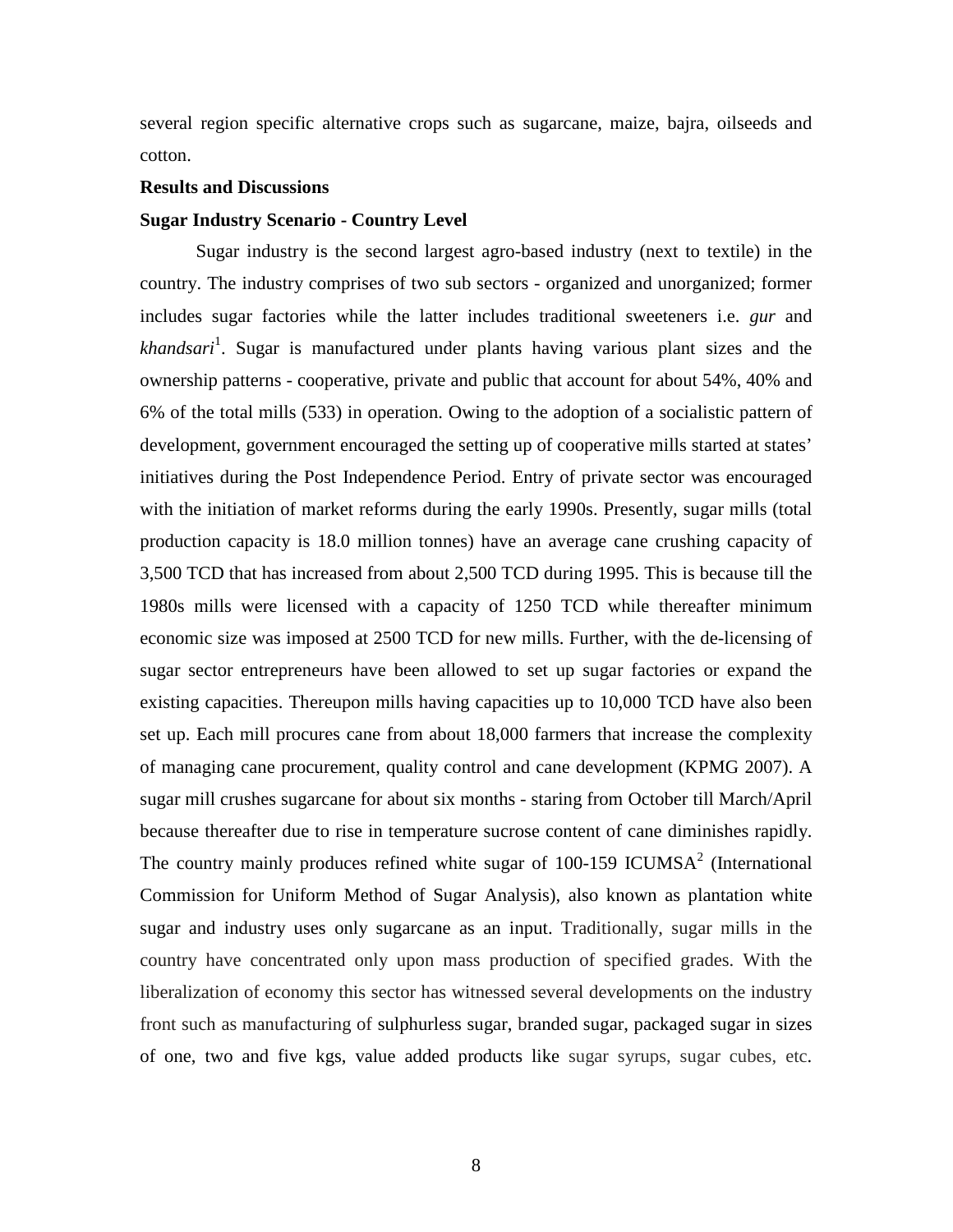Besides this, sugar companies have also begun to diversify businesses for strengthening their bottom lines by concentrating on the effective utilization of by-products

Being a vast country, sugarcane is cultivated under diverse agro-climatic conditions both in the tropical and subtropical regions, primarily in nine states. Of these five states, namely, Maharashtra, Andhra Pradesh, Tamil Nadu, Karnataka and Gujarat lie in the tropical region while four states, namely, Uttar Pradesh, Bihar, Punjab and Haryana lie in the sub-tropical region. Sub tropical region is aheading in cane production but is lagging far behind in cane productivity while the tropical region is aheading in sugar production because of higher cane utilization and sugar recovery (Goel 2009). After meeting the requirements for seed, feed and chewing *(a*bout 11% -12%) remaining cane is used as a primary raw material for all the sweeteners. Being a bulky product, sugarcane must be processed within days of harvesting or it loses its sucrose content. Therefore, mills must be located closer to the cane fields to minimize transport costs and sucrose losses (Koo and Taylor 2004).

### **Regulatory Framework**

The industry is regulated across the entire value chain from cane growers to millers/manufacturers, traders and final consumer. Various controls on the industry cover the aspects such as licensing, capacity, cane area, location of mills<sup>3</sup>, specific taxes and levies, cane cess, etc. The policy of partial decontrol has been adopted for sugar sale since October, 1967 and practiced since then after a brief respite during the 70s. Accordingly, mills deliver a fixed proportion of sugar as levy quota to the state governments or its nominees at the predetermined controlled prices. Proportion of levy sale sugar was initially fixed at 60% during 1967-68, increased to 70% during 1968-69, decreased back to 60% but increased to 70% during 1972-73, since then it has been consistently brought down<sup>4</sup> to 10%. Levy sugar is supplied through the Public Distribution System (PDS) to the 'Below Poverty Line' families in all States (in the North Eastern Hill States and the Island Territories all ration card holders are eligible to buy sugar from the PDS) at the uniform retail issue prices throughout the country. Price of levy sugar is linked to the statutory minimum price (SMP) of cane (plus conversion cost as recommended by the Bureau of Industrial Cost and Prices (BICP) (Echevarría 1995). Central government on all India basis has since 1962-63 been fixing the SMP for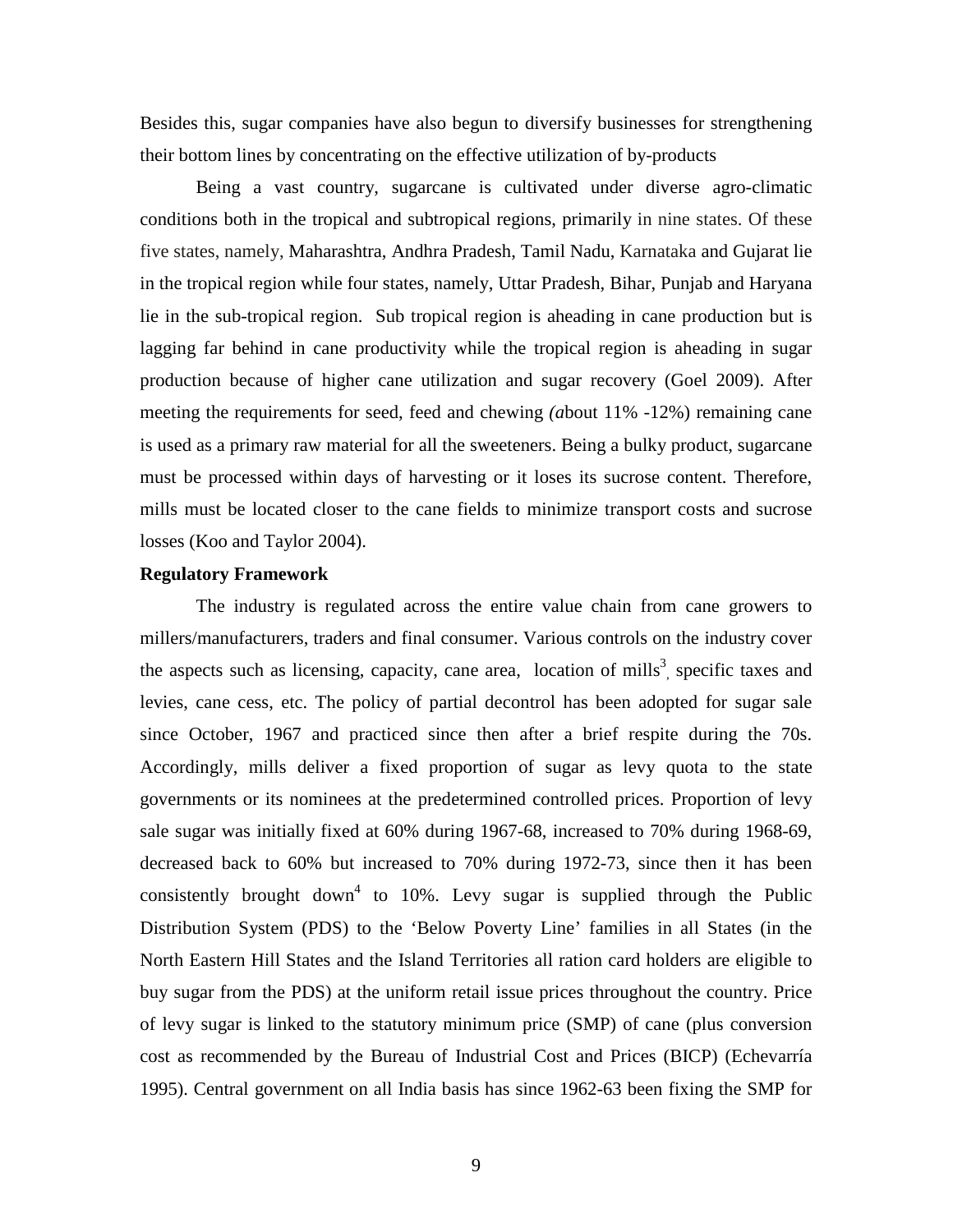cane for each sugar season. This has been linked to the basic sugar recovery of 9% since 2005-06 (earlier it was 8.5%) with a premium for an every increase of 0.1%. Later, State governments brought into practice the system of State Advised Prices (SAPs) that are fixed over and above the SMP.

Mills are allowed to sell remaining 90% sugar as non-levy (free sale) in the open markets at the market prices. However, it is allowed to be sold through the system of 'regulated release mechanism'. Its objective is to stabilize open market sugar prices thereby protect the interests of sugarcane growers, sugar mills and consumers. Accordingly, keeping in view market availability, its requirement and the current sugar prices, government announces sugar release quotas on a quarterly basis. It is uniform and regulated between zones and so scheduled that about 25% of annual production remains in mills' stocks. State wise allocations are fixed based upon historical data plus state specific festival demand for a month. Mill wise allocations are made based upon its production/stock position on a pro-rata basis. Monthly release orders are issued to sugar mills specifying mill-wise quantity to be sold or dispatched during a month. And mills are bound to sell the sugar quotas evenly during each fortnight of a month. To avoid the piling up of stocks at the month end and seeking extensions (when carried forward to the next month disturb planned releases) sugar mills are advised to sell at least one-third of the monthly quotas in the first fortnight of a month. A failure to comply to this is that unsold sugar can be converted into levy sugar. Besides, state governments also impose sugarcane purchase tax on sugar mills (varies across states) and cess on sugar produced since June 1982 under Sugar Cess Act, 1982. It is imposed @ Rs. 14/qtl and funds are utilized to finance for the development of industry (DFPD Report 1990-91, 1995-96). Industry's annual contribution to the Central Exchequer as excise duty and other taxes is about Rs.16500 million while to the State governments through purchase tax and cess on sugar is about Rs.6000 million (DFPD Report 2006-07).

With the liberalization of economy a beginning for the restructuring of industry had been made by the lifting up of price and distribution controls on molasses in June, 1993. Government de-licensed the sugar sub sector in August 1998, withdrew stockholding limits on wholesale dealers from July 2000 and abolished turnover limits from August 2001. Mahajan Committee in 1998 recommended modifications in the cane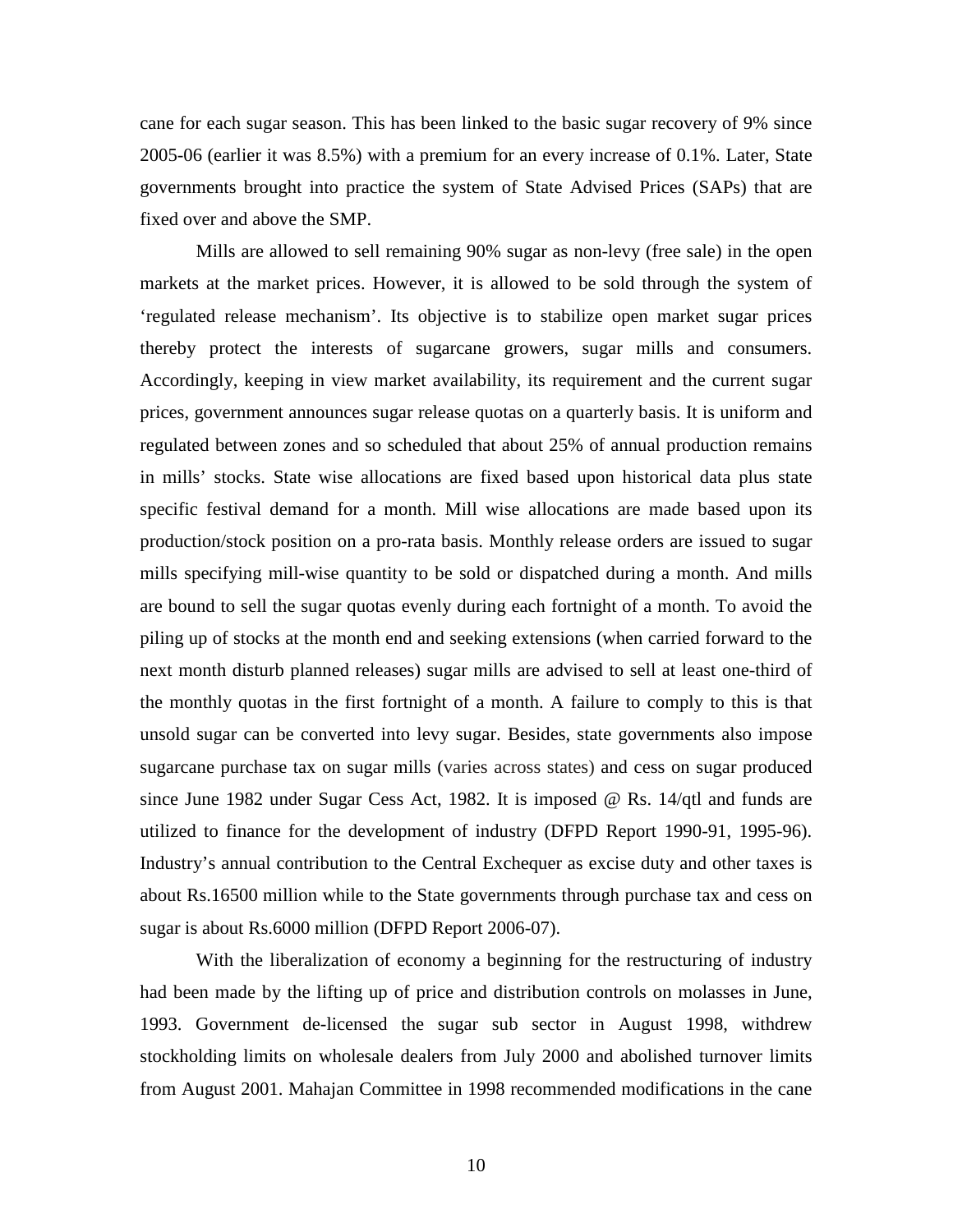pricing system and a phased reduction of levy sugar to zero while Tuteja Committee in 2004 recommended a removal of monthly release mechanism for the industry. Government decided to create a buffer stock of 0.5 million tonnes from January 1996 for one year (extended for one year) and an additional buffer stock of 0.5 million tonnes from December 1996 to help the sugar industry to tide over its financial difficulties

#### **Industry Status in Punjab**

Number of total sugar mills in the state during 2006-07 stood at twenty three<sup>4</sup>. Of these, fifteen mills (six mills have till 2006-07 come under liquidation) are in the cooperative while seven mills are in the private sector. Cooperative mills are under the control of Sugarfed and private mills are under the control of Cane Commissioner. Industry's all decisions pertaining to government such as fixation of SAP are taken through the Cane Commissioner.

An examination of various characteristics of sugar industry under the two segments (table 1) reveals that the growth of industry was pulled by its cooperative segment during the Pre-liberalization Period but shifted to the private segment during the Post-liberalization Period. Some private mills have also installed automatic processing plants. A couple of sugar mills in both the segments have recently set up alcohol processing units and cogeneration plants (sell power to the State Electricity Board during the season). Share of cooperative mills in the industry's daily cane crushing capacity increased from 67.90% during 1971-72 to 76.89% during 1992-93 but declined to 45.94% during 2006-07. Correspondingly, share of private mills jumped from 23.11% during 1992-93 to 54.06% during 2006-07. Number of working days during 1971-72 stood higher i.e. 128.50 for the private mills (cooperatives mills 106.25) that declined to 115.33 during 1992-93 but rose again to 141 during 2006-07. This has been accompanied by similar movements both in the shares of cane crushed and sugar production for the two segments. Share of cooperative segment in the two jumped from about  $2/3^{rd}$  during 1971-72 to about  $4/5<sup>th</sup>$  during 1992-93 but declined sharply to about  $1/3<sup>rd</sup>$  during 2006-07. This had been accompanied by a drastic jump in the share of private segment to about  $2/3^{rd}$ . Cooperative mills focus primarily on sugar production and these mills do not have separate marketing/sales departments. None of the sugar mills in the state yet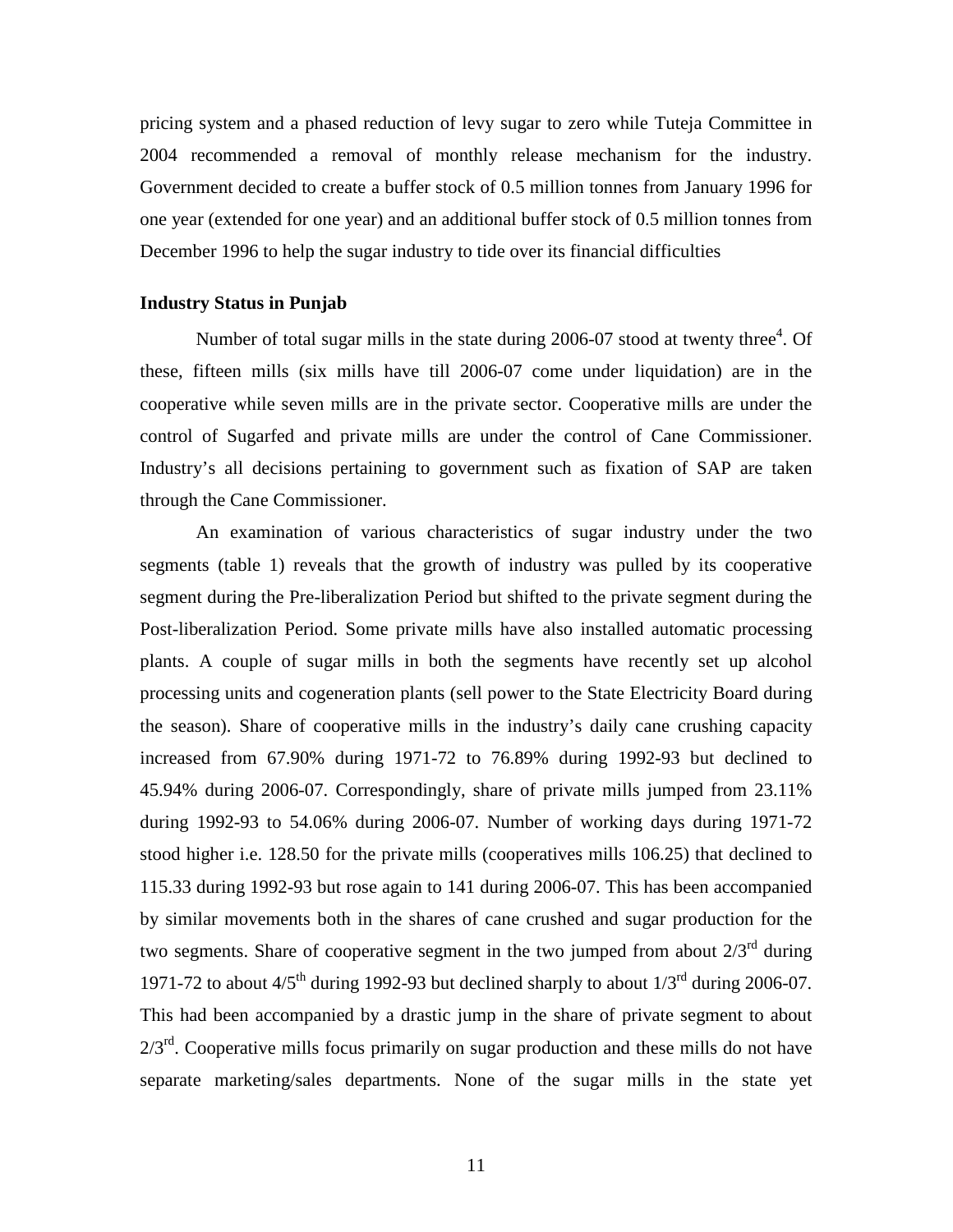manufactures branded sugar because of a small market size for it. This is because consumers are highly price conscious.

| <b>Sugar Mills</b>                    | 1971-72        | 1992-93 | 2006-07 |
|---------------------------------------|----------------|---------|---------|
| <b>Cooperative Mills</b>              |                |         |         |
| Number                                | $\overline{4}$ | 15      | 15      |
| Daily Cane Crushing Capacity (tpd)    | 4125           | 25850   | 25850   |
| Cane Crushed (lakh tonnes)            | 3.66           | 33.12   | 16.40   |
| <b>Sugar Production (lakh tonnes)</b> | 0.32           | 3.08    | 1.57    |
| Sugar Recovery (%)                    | 8.77           | 9.28    | 9.58    |
| Number of Working Days                | 106.25         | 141.06  | 100.77  |
| <b>Private Mills</b>                  |                |         |         |
| Number                                | $\overline{2}$ | 3       | 8       |
| Daily Cane Crushing Capacity (tpd)    | 1950           | 8416    | 35666   |
| Cane Crushed (lakh tonnes)            | 1.95           | 8.60    | 34.51   |
| <b>Sugar Production (lakh tonnes)</b> | 0.16           | 0.89    | 3.29    |
| Sugar Recovery (%)                    | 8.45           | 10.30   | 9.54    |
| Number of Working Days                | 128.50         | 115.33  | 141.00  |
| Shares $(\% )$                        |                |         |         |
| <b>Cooperative Mills</b>              |                |         |         |
| Daily Cane Crushing Capacity          | 67.90          | 76.89   | 40.86   |
| <b>Cane Crushed</b>                   | 65.30          | 79.38   | 32.21   |
| <b>Sugar Production</b>               | 66.13          | 77.62   | 32.30   |
| <b>Private Mills</b>                  |                |         |         |
| Daily Cane Crushing Capacity          | 32.10          | 23.11   | 56.37   |
| <b>Cane Crushed</b>                   | 34.70          | 20.61   | 67.79   |
| <b>Sugar Production</b>               | 33.87          | 22.38   | 67.70   |

#### **Table 1: Status of Cooperative and Private Sugar Mills in Punjab**

#### **Chain Coordination Mechanisms**

### **Mill Level**

All sugar mills once start cane crushing during a season it is a continuous process unless interrupted by temporary plant breakdowns. Actual cane crushing period for each individual mill depends upon cane availability. Cane being a key input, its adequate availability plays a crucial role in extending the number of working days and improving mill's operational efficiency.

#### **Sugarcane Purchase Pattern**

Each sugar mill both in the private and cooperative segments of the industry in its command area enters into a formal written contract with farmers for cane delivery to a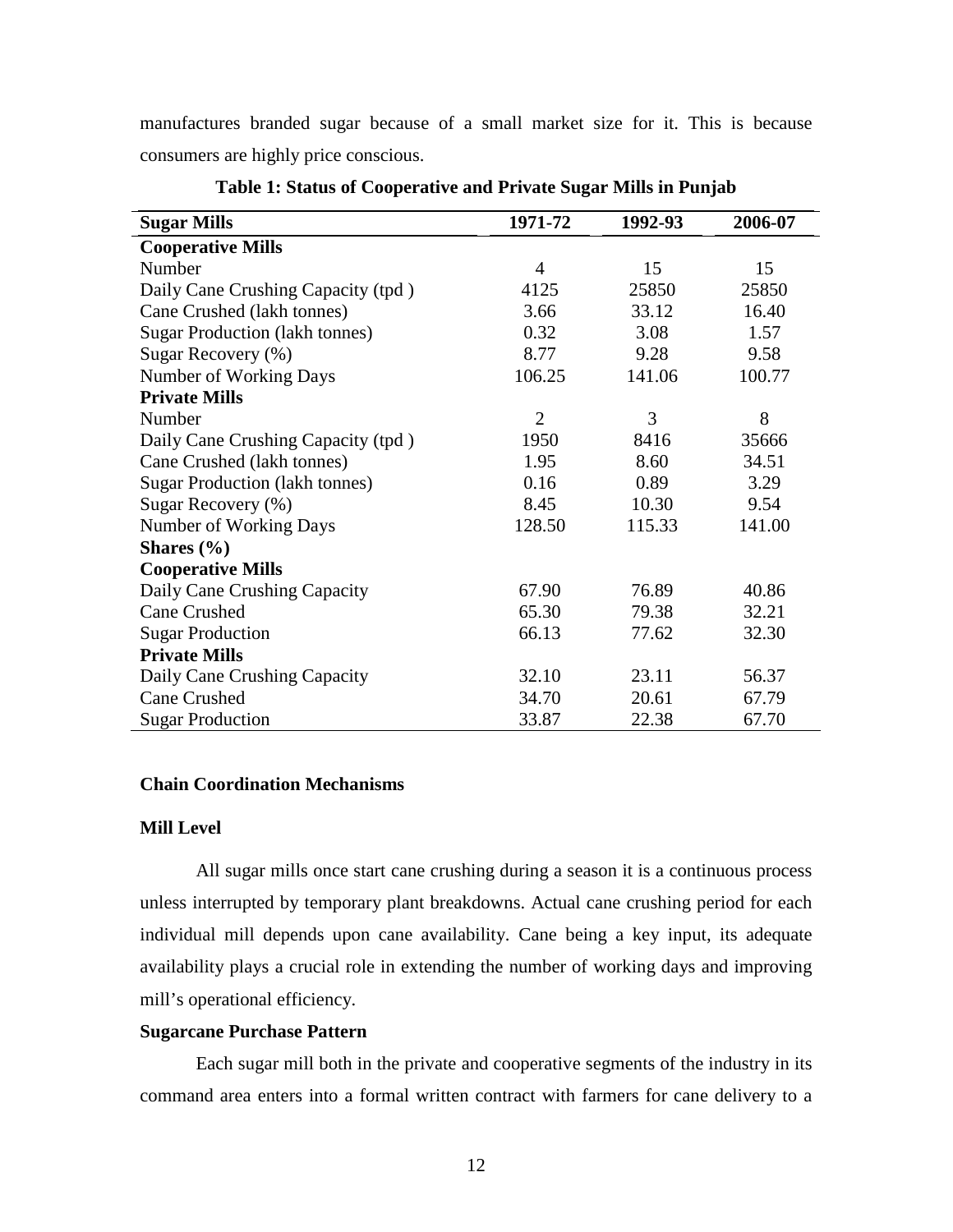mill. Mills conduct a comprehensive annual farm survey during the month of May/June to assess each cane grower's area under the early, mid and late cane varieties and the major cultivable practices i.e. plant and ratoon. Mills estimate cane production based upon the previous average cane yields. Thereupon, mills work out per visit cane delivery coupons for the entire season after taking into consideration its crushing capacity, working days and farmers' trolley sizes. These coupons along with entry numbers at mill gates are distributed to farmers at their doorsteps as the crushing season advances. Cane delivery coupons are generally distributed three to four days in advance for cane preparations i.e., cane harvesting, preparing lot sizes and its delivery at the mill gate.

To encourage cane production thereby availability of adequate cane supplies, cooperative sugar mills advance loans (up to Rs.5000/acre) to farmers i.e. either to new growers or those who want to shift to the new varieties (about 25%-30% of a mills client farmers avail this facility). Mills advance credit to growers through a third party largely for the purchase of essential inputs, supply insecticides/pesticides at subsidized rates, extend facilities for soil testing and seed treatment (only in the affected areas), extension services (for the introduction of new seed varieties) and also develop on farm new cane seed varieties. These practices, however, vary widely across mills (Goel and Bhaskaran 2007a). Private Mills also give thrust upon the development of mills' adjoining cane growing areas for the broadening and strengthening of its supply bases. To do so, mills occasionally supply essential inputs such as seeds, fertilizers, pesticides/insecticides to farmers; extend them free extension services, provide agricultural implements, occasional free refreshments at the time of cane disposal; pay a higher cane price i.e. Rs.5–10/qtl above the  $SAP<sup>6</sup>$ , make on the spot cash payments, etc. Some private mills such as Wahid Sandhar Sugars also distributed a free bag of fertilizer to farmers on the pre-condition that farmers will deliver cane to the mill. Private sugar mills have also developed upward supply chain linkages direct with manufacturers or agents for the purchase of various material inputs used for sugar processing and gunnysacks for packaging sugar. Such features are, however, lacking in the cooperative mills (Ibid.).

#### **Sugar Distribution**

All mills regularly submit data pertaining to sugar stock position to the Department of Food and Public Distribution. The Department directly allocates sugar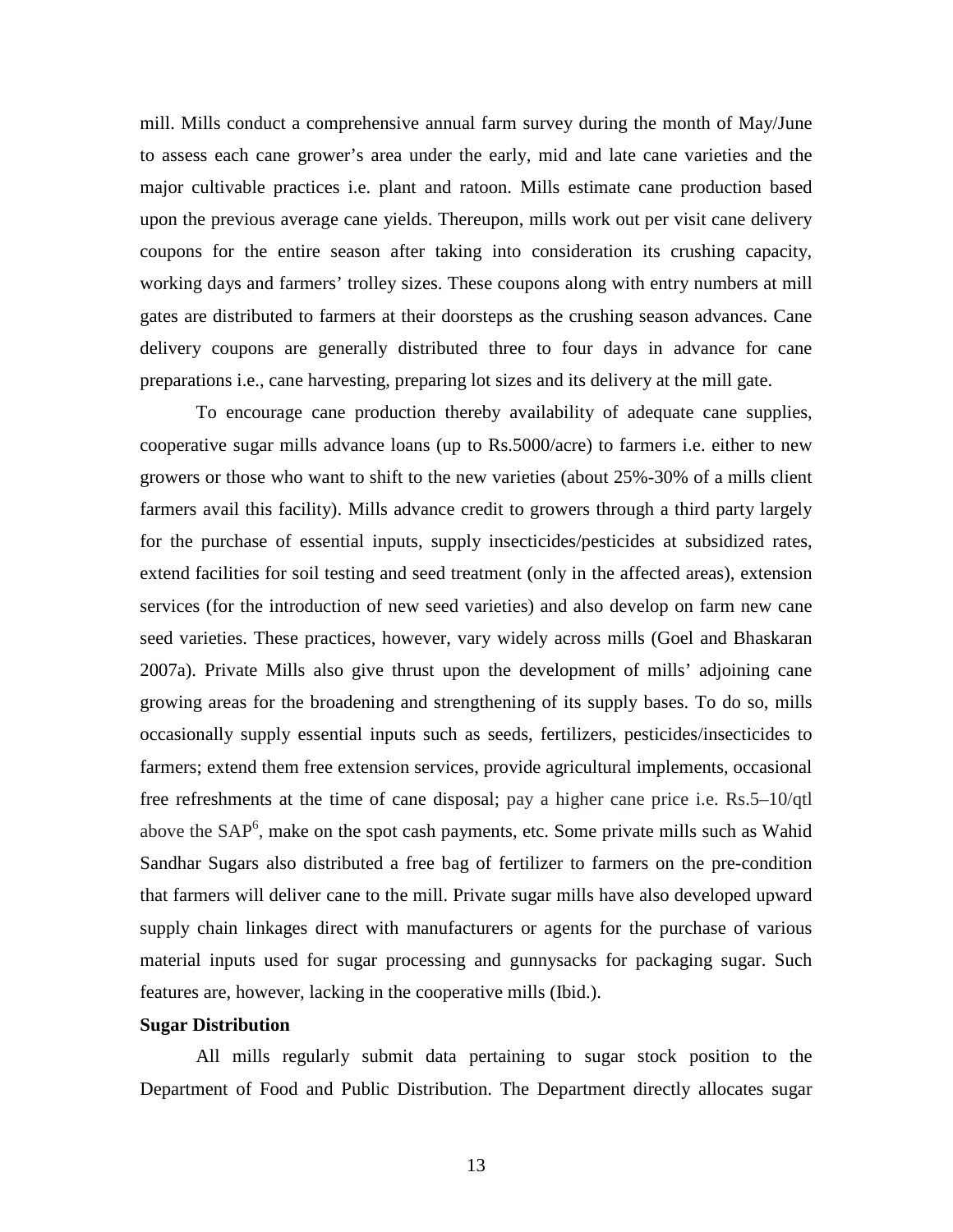sales quotas to each private mill while to the cooperative mills it is allocated through the State Sugarfed. Mills are entitled to sell sugar only to the government approved licensed agents and actual users. Supply agents are attached to each cooperative sugar mill from both within the state and the adjoining states. Each agent is required to deposit a security amount of Rs 50,000 with a mill. These agents collect sugar purchase orders from wholesalers, place these along with delivery instructions before mills, arrange for sugar deliveries from mills and collect payments from wholesalers for the client mills. Mills pay them commission @ 0.5% - 0.75% for the rendering of these services. Sugarfed releases sugar to these agents at the prices fixed on a monthly basis (daily basis during a festive season) that are determined by the open market forces of demand and supply. However, sales agents quote sugar prices on a mill basis after taking into account the shipment costs depending upon a mill's distance from the market and also based upon their accumulated learning experiences they know about the various sugar grades manufactured by each mill. Previous years' sugar stocks because of change in its colour during storage fetch a lower market price. Fierce competition ensures that agents quote fair sugar rates. Financial and physical handling of sugar is carried out at an individual mill's level. Sales agents are required to sell sugar within two weeks of its receipt (earlier it was one week) to retailers/wholesalers (only once). Secondary sale deeds are transacted through brokers who bring together wholesalers and retailers for an ultimate sale and they charge a brokerage up to 0.25%. Sugar moves from mills as a mass product to the wholesale/retail markets. Retailers break down whole lots and pack sugar into consumer packs of sizes one or two kgs in the ordinary polythene bags.

In the open markets at the wholesale level inter and intra monthly variations exist in price movements. This is because demand pressure for sugar builds up particularly during the last quarter of a month and results in higher market prices. Private sugar millers from their accumulated experiences have learnt about these market trends. This strengthens mill's bargaining position to negotiate for prices and enhance sugar sales during this period while keep it low during a month start when the prices prevail low. This enables these mills also to avoid the lapses of sugar quotas from free sale to levy.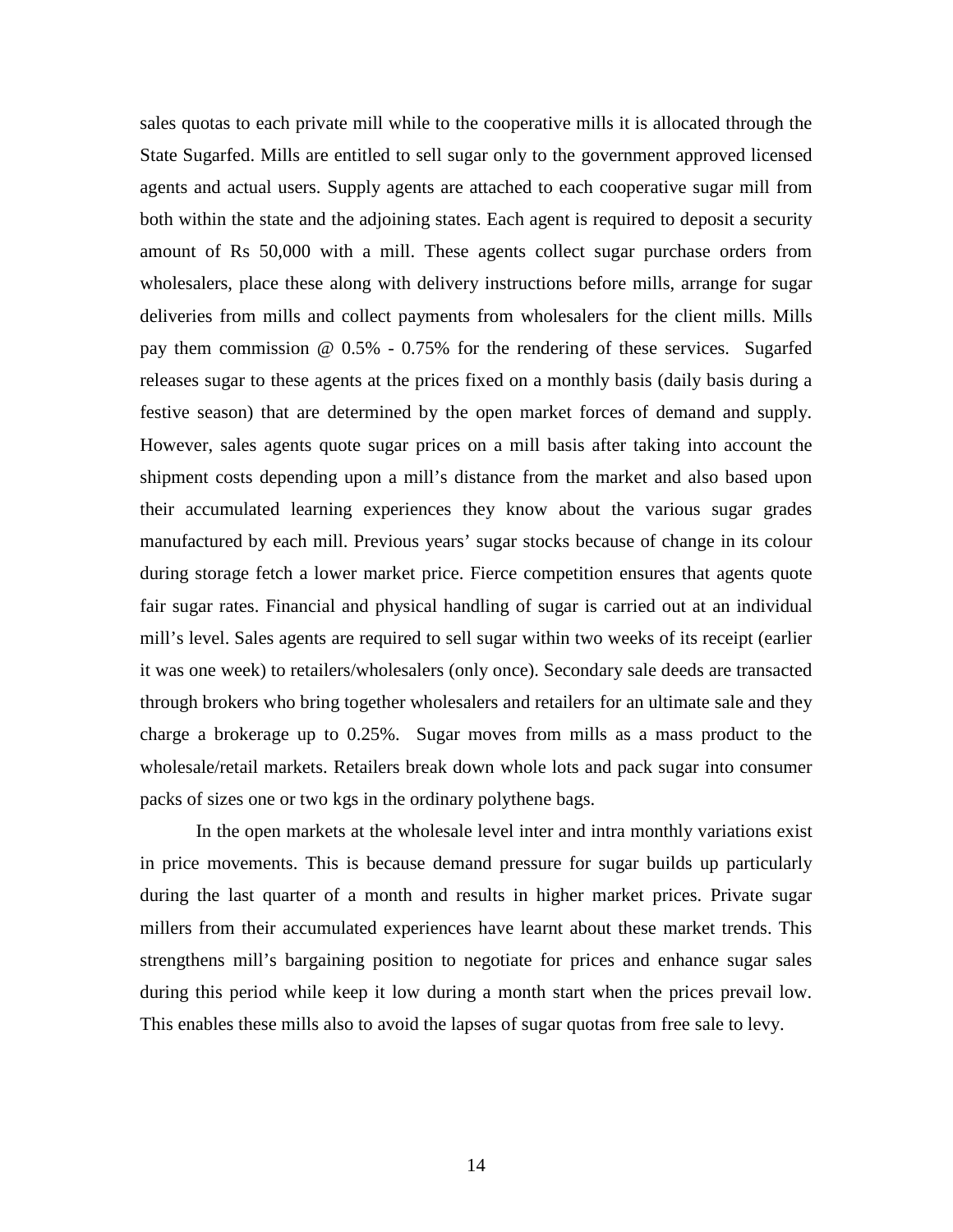#### **Cane Growers' Level**

#### **Farm Assets' Position**

Sample respondents' total cultivated farm land stood at 2399.74 ha - owned land  $(1646 \text{ ha})$  and net leased in land  $(753.74 \text{ ha})$  each having a share of 68.60% and 31.40%. Average size of operational holdings has been 13.33 ha - owned land (9.15 ha) and net leased in land (4.18 ha). 49.45% of the sample farmers cultivated only on their own land while the remaining 50.55% farmers leased in all the land. Average size of the operational holdings for the former group of farmers stood at 11.86 ha while for the latter group at 14.77 ha – owned land (6.49 ha) and net leased in land (8.28 ha).Respondents' cane cultivated area stood at 681.67 ha that constituted 31.83% of the total cultivated land<sup>7</sup>. Overall average cane yield stood at  $681.67$ qtl/ha. Cane yield ranged from 247.10qtl/ha to 864.85qtl/ha - 494.20 to 741.30 qtl/ha (for about 80% farmers), 741.30 to 864.85 qtl/ha (for 12.77% farmers) while it remained below 494.20qtl/ha (for 7.22% farmers). Farmers chief source of irrigation is tube wells that are managed with electric motors (96.11%, of whom 16.18% farmers also had diesel engines), diesel engines (1.66%), jet pumps sets and electric motors on leased in land (0.55% each). 99.44% farmers owned tractors – one  $(77.65\%)$ , two  $(18.99\%)$  and more than two  $(3.36\%)$ .

#### **Farm Inputs - Purchase Sources**

 Farmers used several operational material inputs such as seeds, fertilizers, farm manure, insecticides/pesticides for raising sugarcane crop. They purchased each input from several sources. The largest majority (94.44%) **o**f the sample farmers self retained cane seeds from their previous crops, 7.27% farmers purchased seeds from fellow farmers, 1.66% farmers from the open market, 1.11% from sugar mills and 0.55% farmers from the university<sup>8</sup>. Farmers prefer to buy seeds from their fellow farmers because they feel that these are of a superior quality to those purchased from the open market. For plant growth sample farmers used urea (100%), DAP (97.77%) and farm manure (about  $3/4^{\text{th}}$ ). They purchased urea from the cooperative societies (77.22%), open market (13.33%) and sugar mills (9.47%); DAP from the open market (84.44%) and the cooperative societies (13.33%); farmers themselves prepared farm manure (about  $1/4<sup>th</sup>$ ), prepared it themselves as well as purchased from fellow farmers (47.22%) and purchased it from farmers (2.22%). Percentages of farmers using the various insecticides/pesticides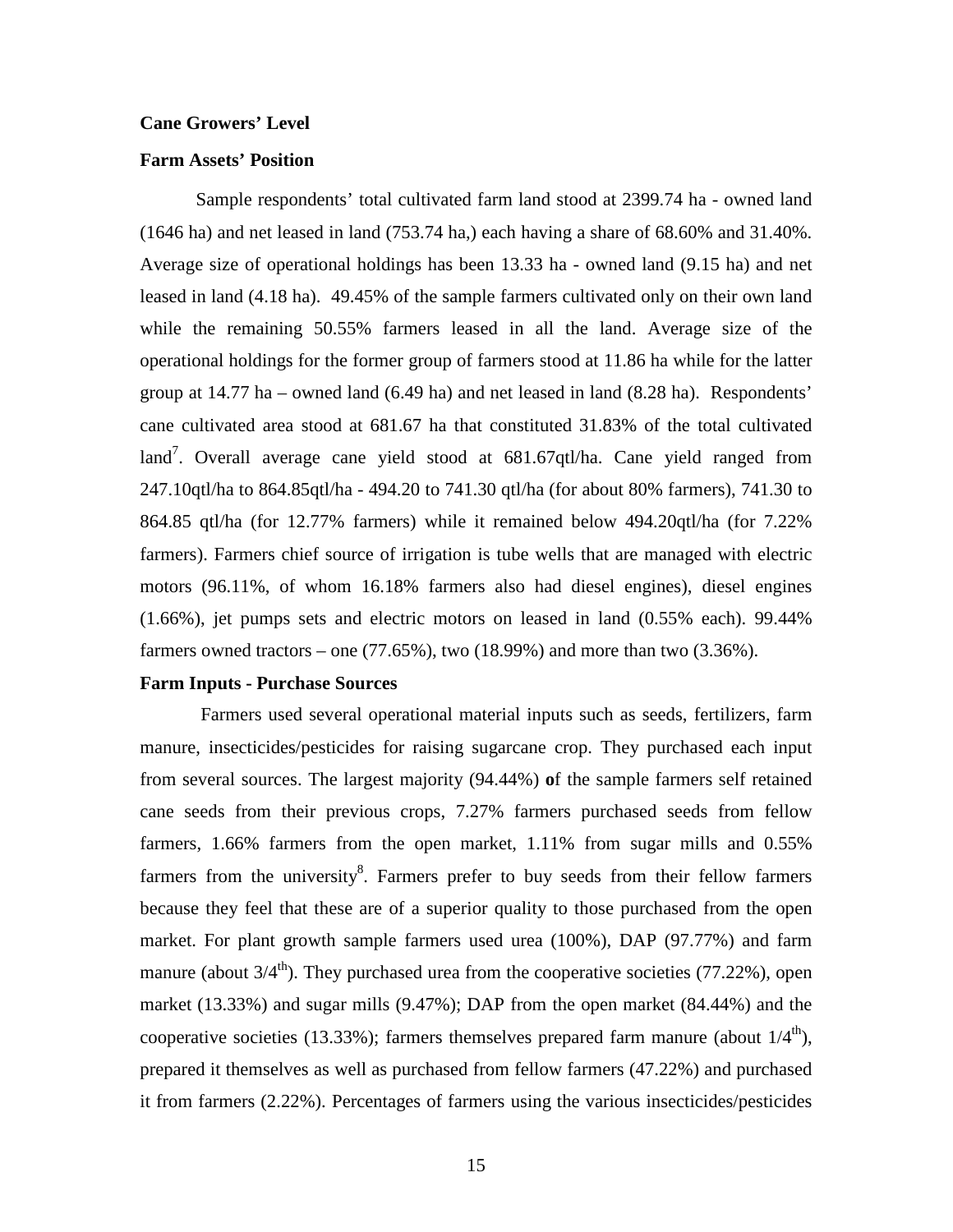are as such - indosulfan (62.21%), gamma (75.54%), furadan/furadax (48.88%), amison  $(14.44\%)$ , zinc sulphate  $(1.66\%)$ , thinat  $(1.11\%)$  and contidal  $(0.55\%)$ . Farmers purchased these insecticides/pesticides both from the open market and mills<sup>9</sup>, however, major purchase source remained the open market. This indicates that the largest majority of farmers for the purchase of various farm inputs relies upon several sources other than sugar mills.

For conducting of agricultural practices such as cane sowing, hoeing, cane tying and cane harvesting there existed wide variations across the sample farmers. However, for the conducting of these operations farmers relied upon migrant labour that comes from the poverty stricken regions of the adjoining states during the season. It is hired either on a contractual or daily wages but wages are paid in cash. For cane sowing farmers used hired labour (95.55%), hired and family labour (2.78%), only family labour (1.11%) and family labour as well as neighbourer (0.56%). 63.34% farmers (cultivating 71.30% cane area) went for hoeing - single (32.22%), two (25%) and three (6.11%) times and the cane area they cultivated stood at 33.16%, 27.35% and 9.77% respectively. 71.11% farmers (cultivating 83.82% cane area) got cane tied - once (40.55%), twice (35%) and thrice (5.55%) and the cane area farmers cultivated stood at 43.67%, 33% and 7.12% respectively.

### **Cane Disposal**<sup>10</sup>

Sample farmers delivered cane at the mill gates either themselves or sent it through the hired labour (working on farms) while they reached later. They shipped it in their own tractor trolleys. They disposed off entire cane (table 2) i.e. 37355.50 tonnes to sugar mills during the post harvest period. On an average each farmer disposed off 207.53 tonnes of cane. Overall average numbers of mill visits for cane disposal stood at 5.22. Farmers delivered cane to mills mainly in four months i.e. November to February. It quantity stood the highest during the month of December (43.22%), followed by the month of January (26.12%), November (17.46%) and February (13.05%) that trickled down to nearly negligible during the month of March (0.12%). Both the average number of visits and the average cane quantities delivered at a mill gate stood the highest during the month of December being 8.40 and 1214.05 tonnes, followed by the months of November, January and February respectively. During the latter three months average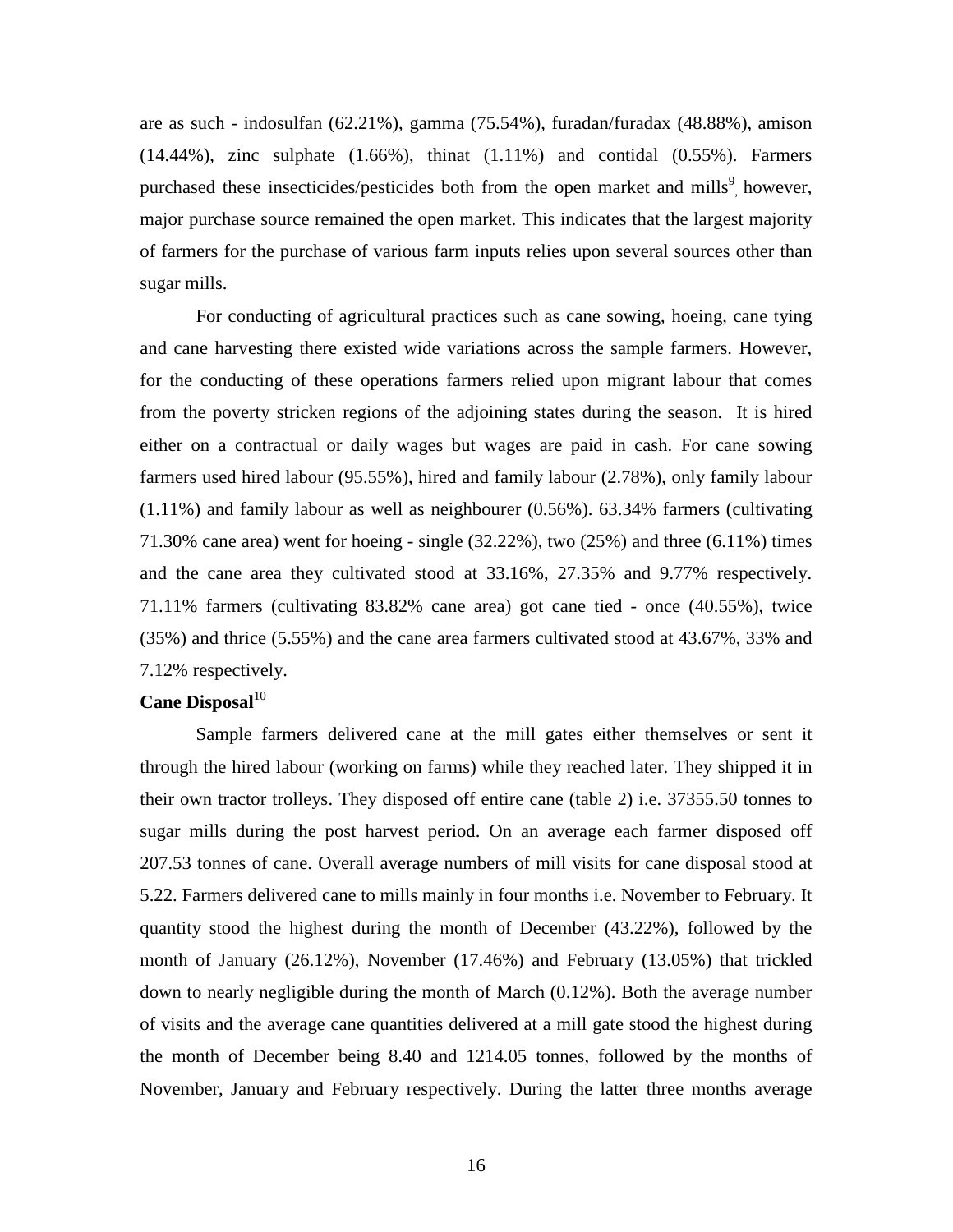number of visits stood at 6.21, 5.06 and 3.78 while the cane disposal quantities at 815.56 tonnes, 733.83 tonnes and 518.99 tonnes respectively.

| <b>Month</b> | <b>Farmers</b> |                              | <b>Average Mill Visits</b> |          | <b>Cane Quantity</b> |        |
|--------------|----------------|------------------------------|----------------------------|----------|----------------------|--------|
|              | N <sub>0</sub> | $\left( \frac{0}{0} \right)$ | N <sub>0</sub>             | Quantity | <b>Total</b>         | $(\%)$ |
| November.    | 80             | 44.44                        | 6.21                       | 815.56   | 6524.50              | 17.46  |
| December     | 133            | 73.88                        | 8.40                       | 1214.05  | 16147.50             | 43.22  |
| January      | 133            | 73.88                        | 5.06                       | 733.83   | 9760.00              | 26.12  |
| February     | 94             | 52.22                        | 3.78                       | 518.99   | 4878.50              | 13.05  |
| March        |                | 0.55                         | 3.00                       | 450.00   | 45.00                | 0.12   |
| Overall      | 180            | 100.00                       | 5.99                       | 845.78   | 37355.50             | 100.00 |

**Table 2: Cane Disposal (tonnes) Patterns of Sample Respondents** 

Farmers' waiting time spent at a mill gate during the various visits varied from four to forty eight hours. They delivered cane to mills within 4 to 10 hours (56.67% farmers), 10 to 20 hours (49.44% farmers), 20 to 30 hours (46.11% farmers), 30 to 40 hours (8.88%) and above 40 hours (1.11% farmers).

### **Chain Management Concerns**

### **Sugar Mills**

Major concern of all sugar mills is that of inadequate availability of cane supplies. An examination of table3 indicates that at the state level cane production, a basic raw material, has not kept pace with capacity expansion in the industry. Cane area has kept fluctuating during the period 1970-71 to 2006-07. In comparison, cane productivity has consistently increased from 417.10 qtls/ha during 1970-71 to 642.50 qtls/ha during 2000- 01 but declined to 608.30 qtls/ha during 2006-07. As a result, cane production has increased primarily because of an increase in cane productivity. However, cane production has remained subject to fluctuations because of cane area.

| Year    | <b>Area</b><br>(Lakh ha) |                         | <b>Production</b><br>(Lakh Metric tones) |                         | Yield<br>(qtls/ha) |                         |
|---------|--------------------------|-------------------------|------------------------------------------|-------------------------|--------------------|-------------------------|
|         | <b>Absolute</b>          | <b>Change</b><br>$(\%)$ | <b>Absolute</b>                          | <b>Change</b><br>$(\%)$ | <b>Absolute</b>    | <b>Change</b><br>$(\%)$ |
| 1970-71 | 1.28                     |                         | 52.70                                    |                         | 417.10             |                         |
| 1980-81 | 0.71                     | $-44.53$                | 39.20                                    | $-25.62$                | 552.60             | 32.49                   |
| 1990-91 | 1.01                     | 42.25                   | 60.10                                    | 53.32                   | 594.10             | 7.51                    |
| 2000-01 | 1.21                     | 19.80                   | 77.70                                    | 29.28                   | 642.50             | 8.15                    |
| 2006-07 | 0.99                     | $-18.18$                | 60.20                                    | $-22.52$                | 608.30             | $-5.32$                 |

**Table 3: Area, Production and Yield of Sugarcane in Punjab**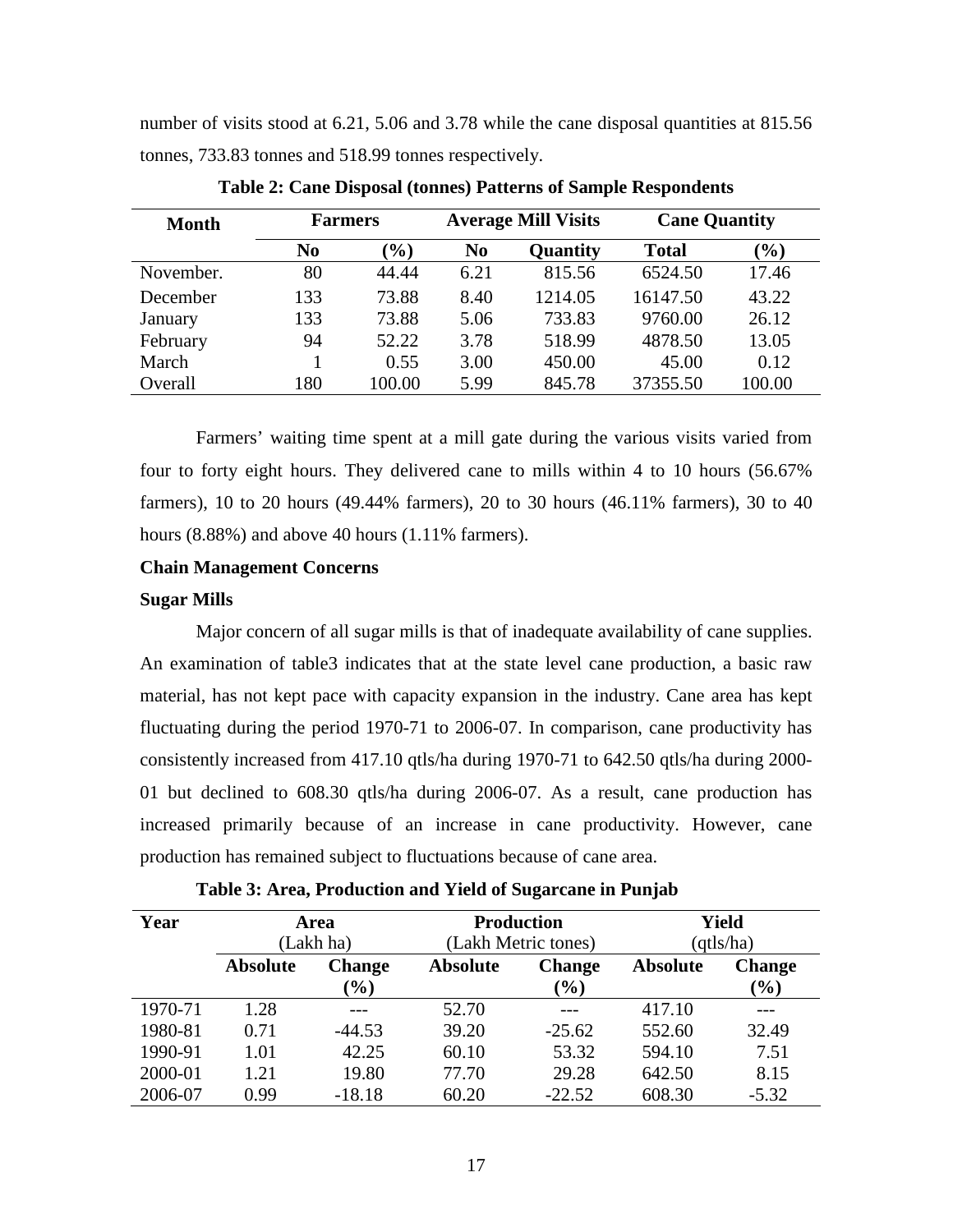This is due to cyclical nature of the industry. Farmers' shift to paddy/cotton cultivation as mills find unable to make timely payments to cane growers particularly during its downward phase (Goel 2009a). As the industry has received increased cane supplies because of an increase in SAPs this raises its cost of production. As a result, the industry faces stiff competition when sugar supplies come from the low cost producing state of Uttar Pradesh.

Further, with the liberalization of economy cooperative sugar mills have come to fierce stiff competition from private mills. This is because cooperative sugar mills are not free to take independent decisions. And, these mills particularly during the downward phase of industry face a situation of cash crunch that delays payments to farmers. Thereupon farmers in the command areas of these mills divert cane supplies to private mills because of monetary gains and on the spot prompt cash payments. Even though cooperative sugar mills can impose penalties on farmers according to the contracts but these are seldom enforced. This is because penalties remain lower than the gains realized from selling cane to private mills and also the number of defaulters is large. Lack of autonomy to these mills also discourages quick and market friendly decisions to maximize returns from sugar sales. An examination of the revenues of two best performing mills (one each from the private and cooperative segment) indicated that the share of sugar sales realizations increased for both during 2005 compared to 2004. For the Nawanshahr Cooperative Sugar Mill it increased from 41.07% to 65.05% while for the Rana Sugars Pvt. Ltd it increased from 49.59% to 67.12%. However, latter's realizations accrued more from a larger sales volume of sugar. In addition, it also generated additional revenue from its cogeneration plant by selling electricity (6.70%) and from molasses (3.60%). Both these components contributed only nominally to the cooperative mill's revenue. Quite often cooperative sugar mills are not able to pace sales out of the allocated monthly non-levy sugar quota optimally over a month. So these have to approach the Directorate of Sugar for the extension of the validity period. Besides this, cooperative mills are also beset with a number of problems such as obsolete technologies, low level of mechanization, poor financial performance, staff's negligence in monitoring processes particularly at night (Goel and Bhaskarkan 2007a). As a result, all the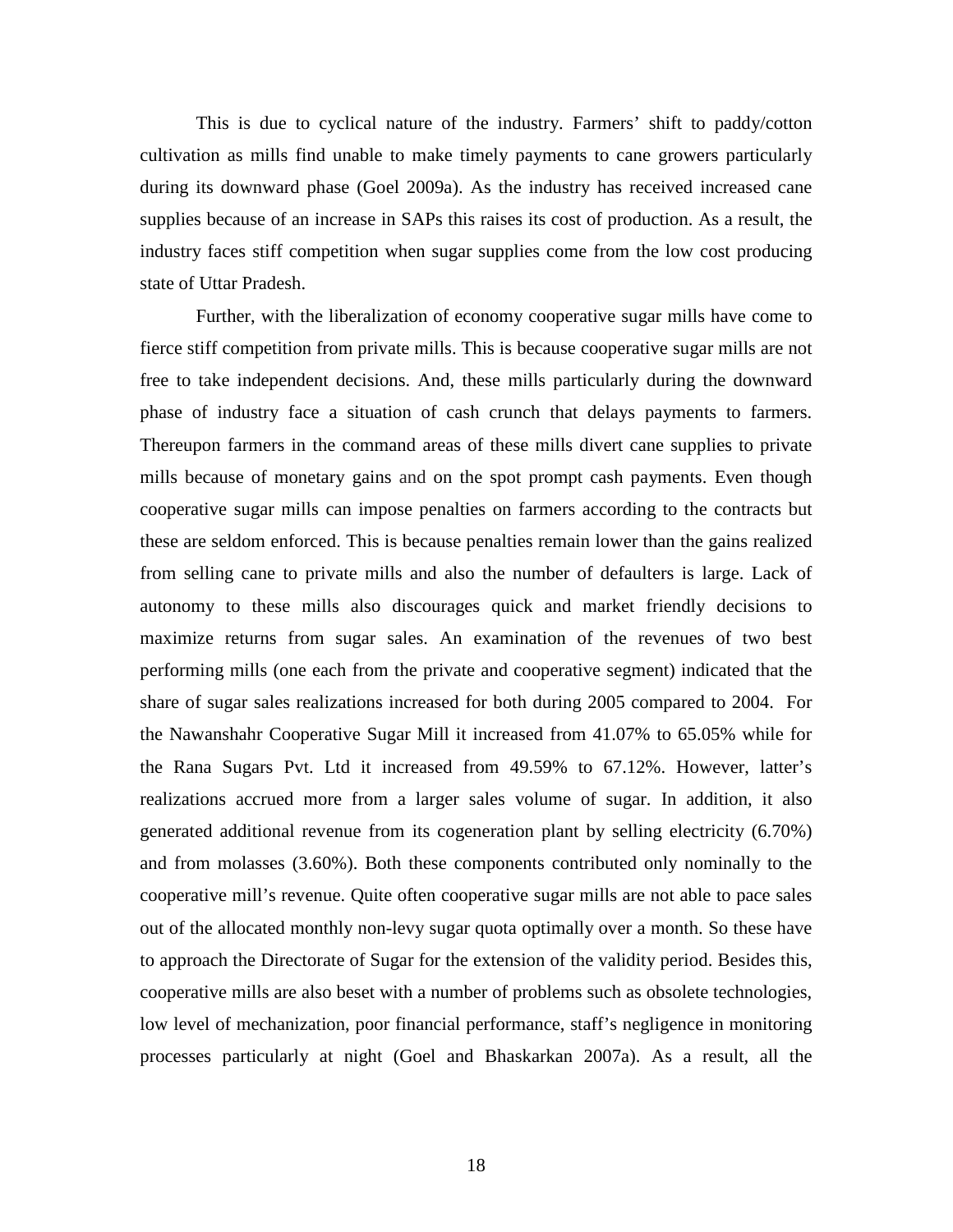cooperative sugar mills have been confronted with losses during the Post –liberalization Period (Goel 2009b)

Mills' concerns at the intra mill levels accrue due to up gradation of the internal processes that give rise to variations in the cost of production. On the other hand, better sugar quality increases market demand. This gives rise to higher returns thereby net profitability.

### **Cane Growers**

Cane cultivation provides its growers a regular income flow for about four months. Also its cultivation requires less supervision as the crop can easily withstand to the vagaries of weather conditions. However, farmers are fully dependent upon the industry for their cane disposal and a timely realization of its payments. In comparison, of its two alterative crops, paddy is comparatively less labour intensive while the existence of public procurement system eases crop disposal during a short duration. On the other hand, cotton can easily be shipped either to a market in the adjoining state of Rajasthan or sold to the Cotton Corporation of India when the local market conditions are pervasive. The existence of commission agents in the wholesale markets for both these crops and the establishment of long term business relationships with them ensures timely payments to farmers. Since farmers' dependence upon sugar mills for the securing of essential farm inputs is minimal, this facilitates the shifting of cropping patterns favouring these crops.

Cane growers' concerns on the input side at times arise due to timely nonavailability of labour, farm inputs and electricity (increased use of diesel hikes costs). Other concerns relate to cane shipments to mills, quite often, farmers have to use bypasses because of prohibited entries through cities that adds to costs.

. Cane growers are vulnerable to opportunistic price renegotiations in several forms when they bring cane for its disposal at the factory gate. . These include cane weighing in poorly lighted rooms particularly at night, use of manipulated scales, undervaluation of cane juice, etc. Farmers' other concerns at mill premises include availability of inadequate basic infrastructure such as mettled cane shed areas that create problems particularly during a rainy season; proper security arrangements, bathrooms, see through guest houses for a clearer view of the trolleys for fears of thefts. Besides this, farmers' concerns at mill gates also accrue from their fellow farmers. Some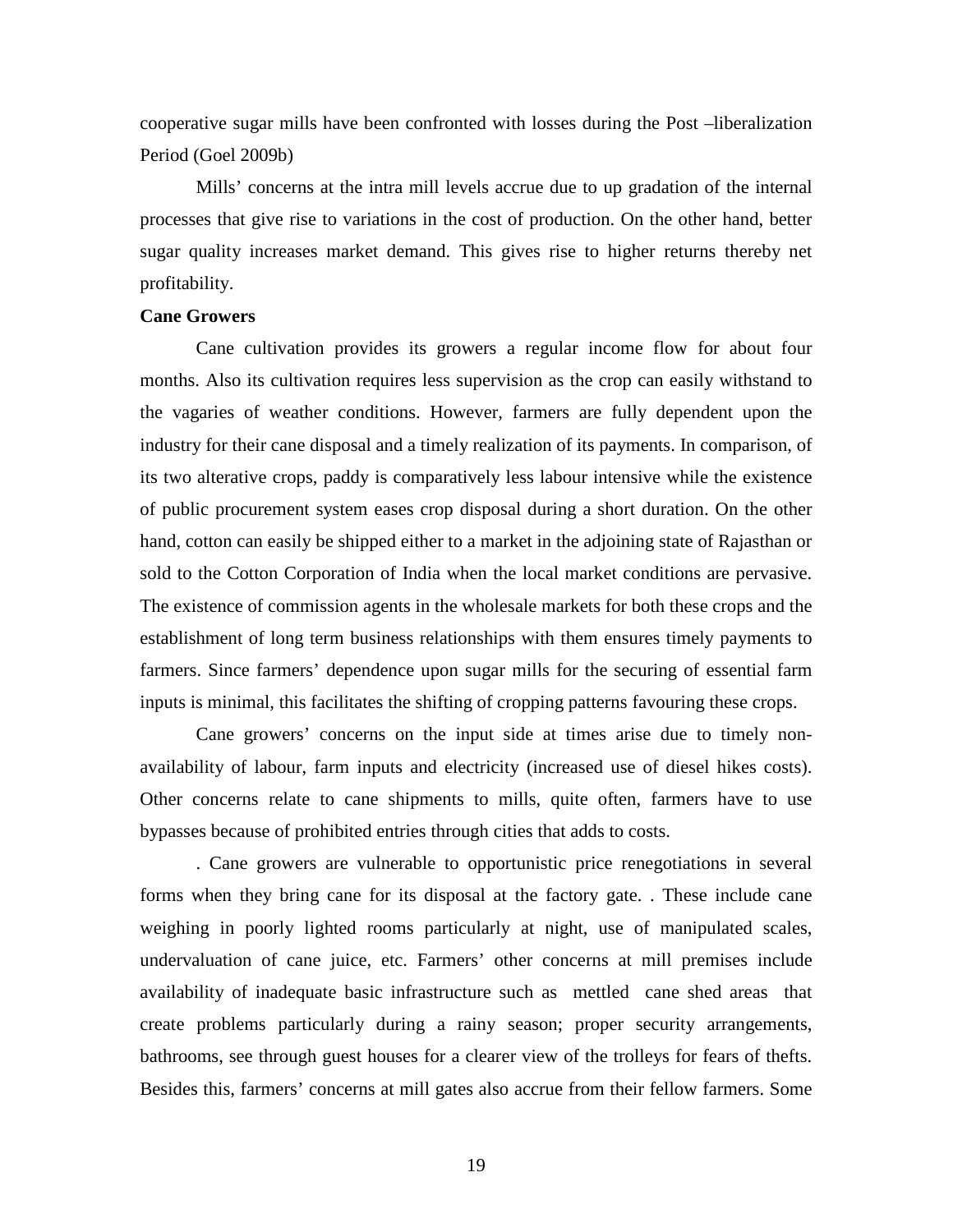farmers bribe the mill employees (in cash or kind) who in turn oblige them by overweighing cane. Quite often, farmers ahead in the queues also disappear for food/tea, etc. that gives rise to quarrels. Large farmers also develop personal networks with the mill owners/employees to get cane supply coupons issued to them early and more frequently. Or, sometimes sugar mills issue coupons to uncontracted farmers. This result in delays in issuing coupons to the farmers with whom contracts had already been signed. Farmers' waiting time at a mill gates goes up either because of a slower speed of the crusher or delays in repairing plants during breakdowns. Both these problems emerge particularly at the cooperative sugar mills.

### **Conclusions**

The study has indicated that under a regulatory framework mutual interdependences of the chain partners have facilitated chain coordination of sugar mills with the upstream /downstream chain partners in the Punjab state of India. This ensures timely cane supplies to mills while easy cane disposal and timely payments to cane growers despite the small holding sizes. All farmers ship entire sugarcane during the post harvest period as a bulk product individually either themselves or through the hired labour. The industry has expanded its capacity over time but cane production has not kept pace with it because of the existence of public procurement system for the alternative *kharif* crops. Rather, industry has secured increased cane supplies because of a continuous hike in the SAPs of cane. As a result, cooperative segment of the industry has come to face a fierce competition from its private segment and is running into losses since the liberalization of economy. This is because client farmers from the command areas of cooperative mills divert cane supplies to the private mills that pay slightly higher prices and make prompt cane payments. In comparison, private sugar mills because of comparatively greater market orientation in its various operations have steamed ahead of co-operative mills.

This indicates that in the agricultural sector in the midst of a variety of market dualisms that exist and vary widely across region and crops, sector's heavy dependence upon nature, diversity in firms' scales of operations and ownership patterns, processing firms are not always able to achieve the supply chain efficiencies in its operations. This is particularly so in the developing countries wherein agricultural sector is predominant and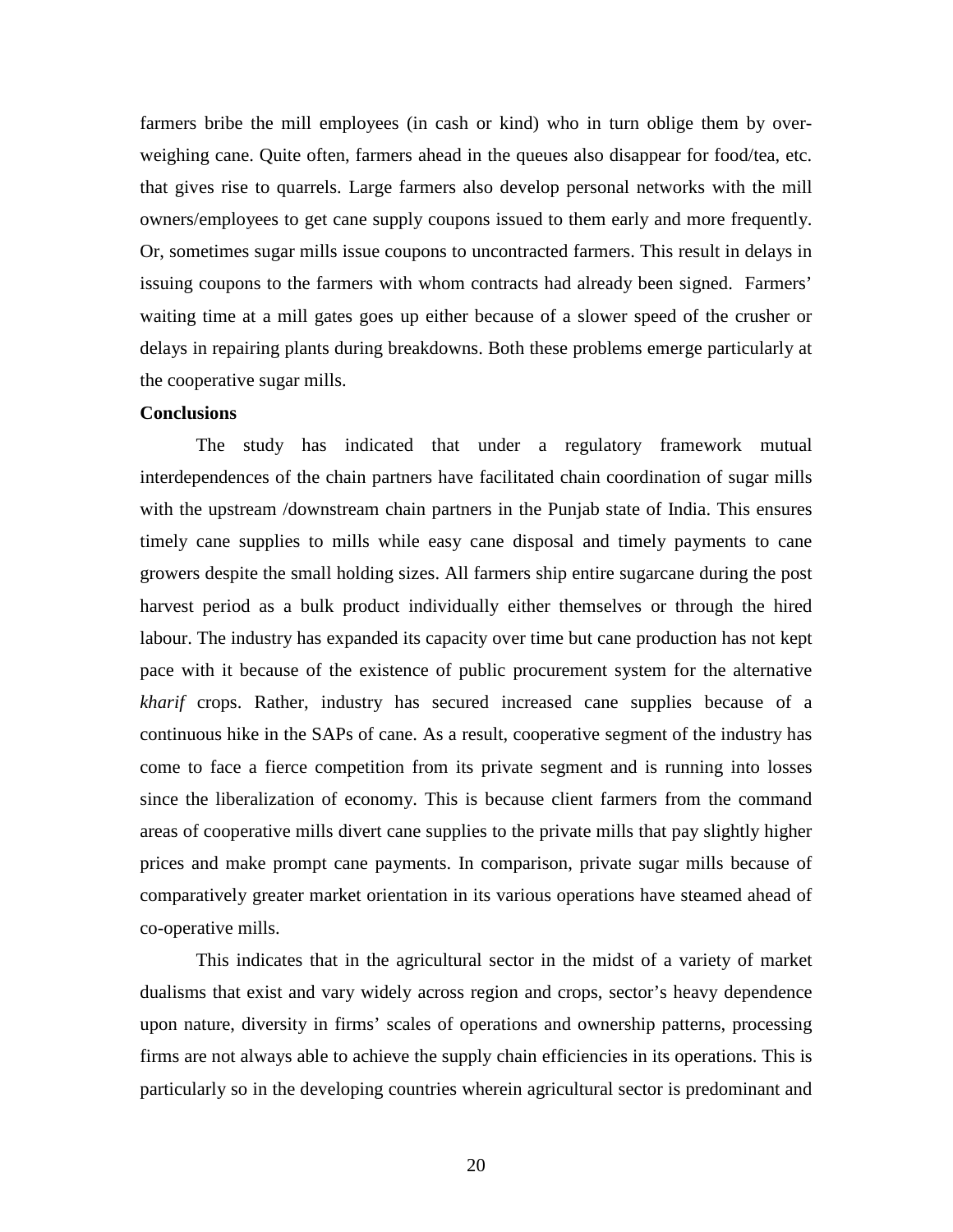farming is a vital source of livelihood for the large chunks of the population. This weakens the individual firm's position (economically as well as politically) for an effective implementation of even formal contracts particularly with its upstream chain partners to obtain requisite supplies of the basic raw materials.

## **Notes**

- 1. *Gur* is clarified cane juice that contains molasses; it is hard and crystallized, colour ranges from golden to brownish yellow and has a recovery rate of about 10%. *Gur* is also produced in powder and semi liquid form. Consumers prefer *gur* for cooking certain dishes, eating it as a candy or as a digestive. *Khandsari* is a finely granulated, crystallized sugar. Under the traditional process its recovery rate varies from 4.5% to 5.5% while of the modernized process is from 6.5% to 7.5% (Haan 1988). Country produces about nine million tonnes of g*ur* and one million tonne of *khandsari.* Three sweeteners - sugar, *gur* and *khandsari* are not complete substitutes for each other.
- 2. ICUMSA is an international unit for expressing sugar purity. Its lower number represents better sugar quality.
- 3. Radial distance between two sugar mills was first fixed during the  $6<sup>th</sup>$  Five Year Plan Period at 30 kms but increased to 40 kms during the  $7<sup>th</sup>$  Five Year Plan. It was brought down to 25 kms during 1991 and further to 15 kms during 1997.
- 4. It was brought down to 65% (1974-75), 45% (1985-86), 50% (1987-88), 45% (1988- 89), 40% (1992-93), 30% (January, 2000), 15% (February, 2001).
- 5. Of these, one mill is under the control of Markfed (Punjab State Marketing Federation).
- 6. SAP of cane remained at Rs100/qtl since 1998-99 but private mills paid up to Rs 120- 125/qtl. SAP of cane was had been raised to Rs 115/qtl during the cane marketing season 2005-06, Rs 132/qtl during 2006-07 and further to Rs.165/qtl during 2008-09.
- 7. Other *Kharif* crops in their cropping patterns included paddy cotton, fodder, maize, basmati rice and others that occupied 52.08%, 5.43%, 4.99%, 1.44%, 1.27% and 2.94% of the total cultivated area.
- 8. Farmers in the Gurdaspur and Amritsar districts also purchased seeds from the cooperative societies but its availability is neither in time nor adequate.
- 9. Mills extend subsidy @25% only on medicines used for seed treatment. Other insecticides/pesticides were sold at the market prices (about Rs. 10 -15 less than the maximum retail price). Farmers in the adjoining areas of mills purchased these from mills while the other farmers purchased from the open market.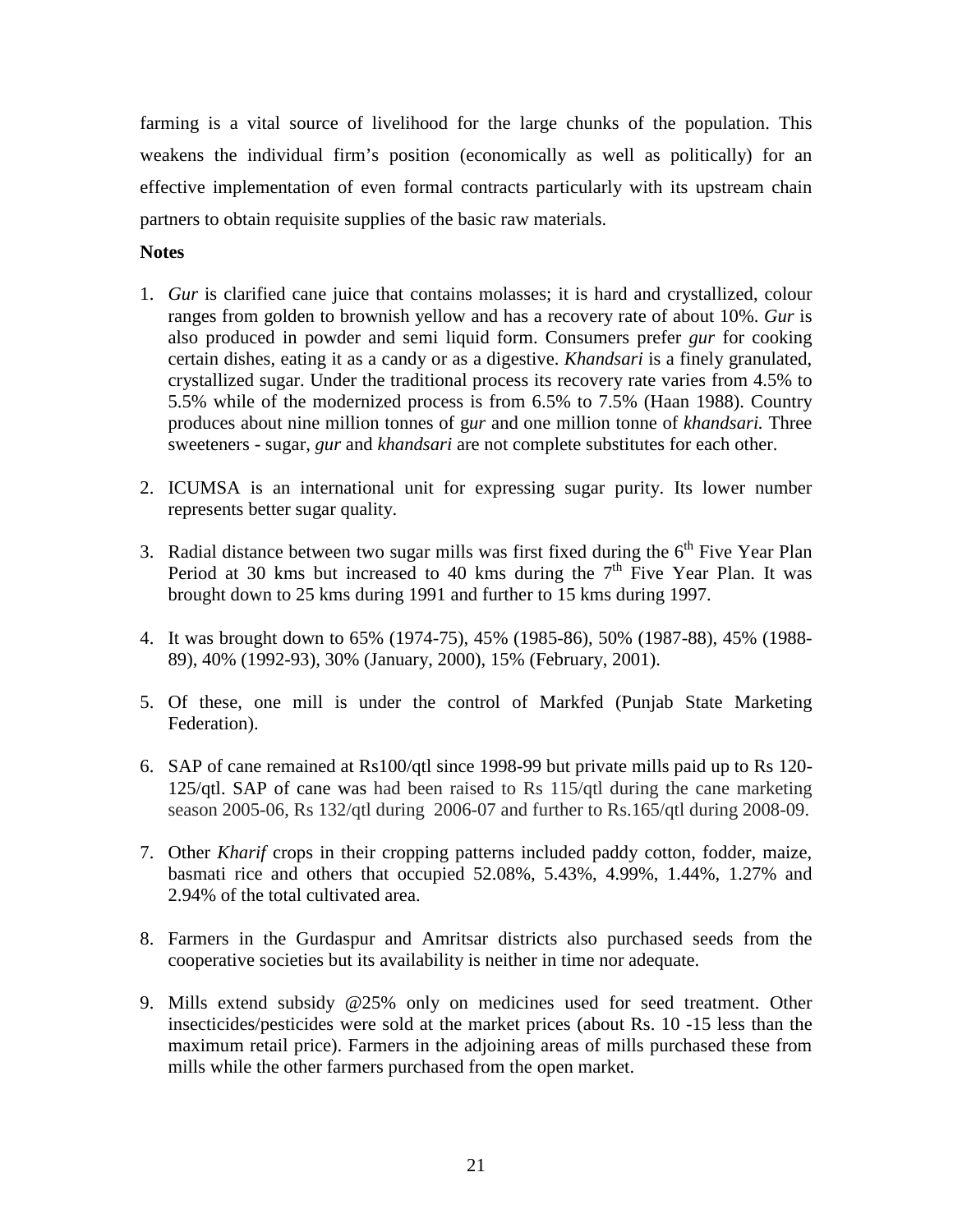10. Farmers' use cane crop residues i.e. green tops as fodder for domestic animals and tying cane. Farmers in command area of the Doaba Cooperative Sugar Mill also sell its small quantities in the open market.

## **References**

Brito, C.M. 2001 Towards an Institutional Theory of the Dynamics of Industrial Networks, *Journal of Business & Industrial Marketing* 16 (3): 150-166.

Commonwealth Department of Primary Industries and Energy (CDPIE). 1998. *Chains of Success: Case Studies on International and Australian Food Businesses Cooperating to Compete in the Global Market*, Australian Government Publishing Service. Canberra.

Davies, S.1988. Technical Change, Productivity and Market Structure in *Economics of Industrial Organisation* edited by S. Davies and B. Lyons,:192-246, London: Longman.

Dhar T. P. and S.Ray. 2002. Understanding Dynamic Retail Competition through the Analysis of Strategic Price Response Using Time Series Techniques, www.aae.wisc

Dimitri C. 1999. Integration, Coordination, and Concentration in the Fresh Fruit and Vegetable industry, Special Article Fruit and Tree Nuts/FTS-285/March, www.ers.usda.gov

Echevarría O. A. 1995. Cuba and International Sugar Market Cuba in Transition,**·** *ASCE, lanic.utexas.edu* 

Etgar, M. 1976. Effects of Administrative Control on Efficiency of Vertical Marketing Systems, *Journal of Marketing Research,* 13 (1): 12-24.

Goel, V. 2009b**.** Shifting Pattern of Cane Production and its Impact upon the Cooperative Segment of Sugar Industry in Punjab, paper presented at the *Seminar on Punjab Economy – Achievements and Challenges*, March 17th -18th, Patiala

Goel, V. 2009a. Problems and Prospects of Sugar Industry in Punjab, Report submitted to the Department of Economics and Sociology.

Goel, V. and S.Bhaskaran 2007c. Structure-Performance-Conduct Paradigm In Wheat Supply Chains in a Transitional Economy, 5<sup>th</sup> International Conference on Supply Chain *Management and Information Systems'*,9th –12th Dec, Australia

Goel, V. and S.Bhaskaran, 2007b. Marketing Practices and Distribution System of Rice in Punjab, India, *International Journal of Food and Agribusiness Marketing*, 19(1):103- 135.

Goel, V. and S. Bhaskaran. 2007a. Supply Chain Management: Is a Developed Economy Model Applicable in an Emerging Economy Context? *Monash Business Review,* 3(3):1-8.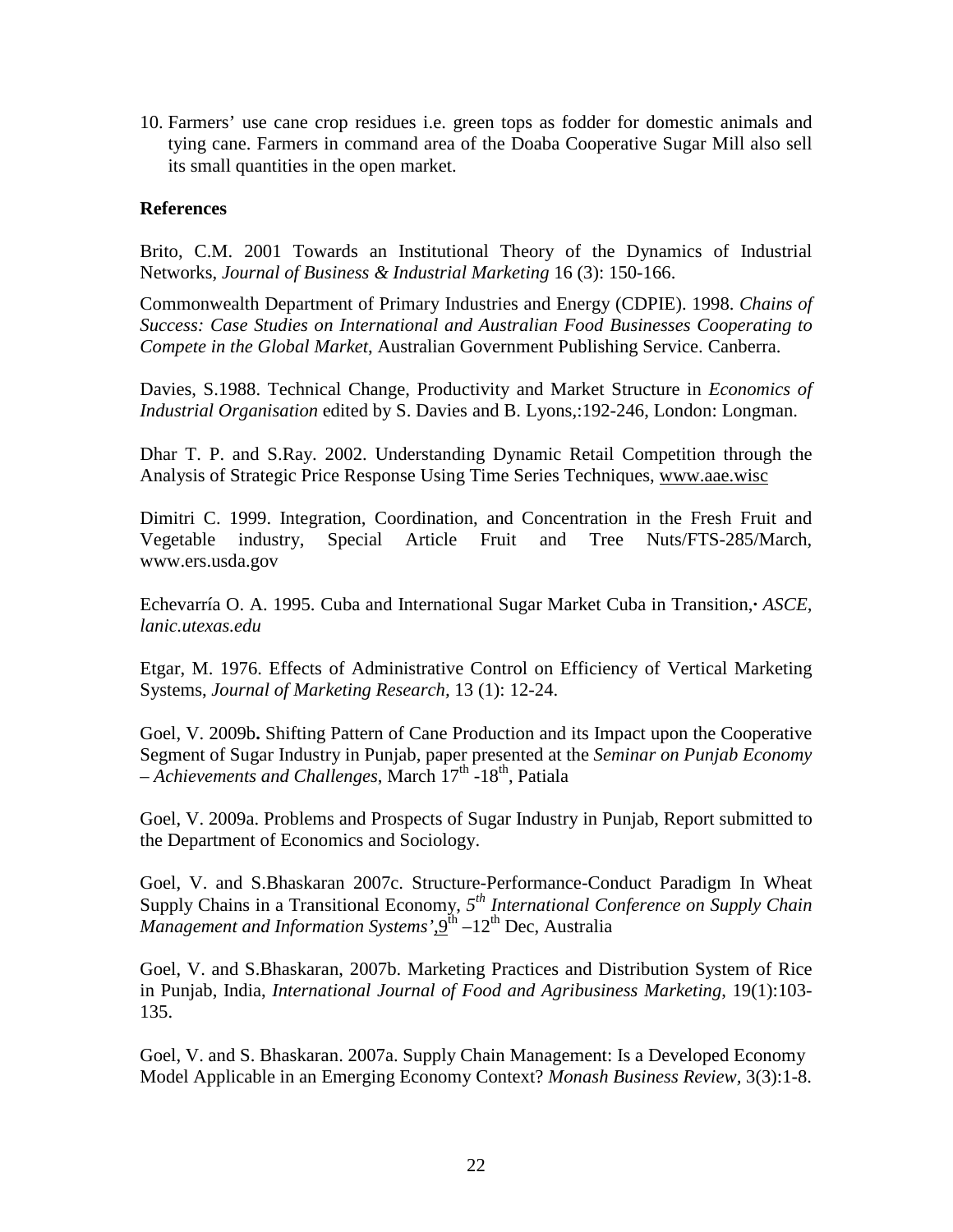Goel, V. 2006. Supply Chain Management and Role of Relationships in Vegetable Industry in Mumbai City of Maharashtra in India", *International Journal of Tropical Agriculture,* 24 (3-4): 589-609.

Grunert, K. G. et al. 1995. A Framework for Analyzing Innovation in the Food Sector, MAPP Working Paper No. 38.

Gulati, R.1998. Alliances and Networks, *Strategic Management Journal*, 19: 293-317

Haan, H.H.de 1988. *Alternatives in Industrial Development: Sugarcane Processing in India.* New Delhi: Sage Publications.

Happek, S. 1997. Supply Chain Strategy: The Importance of Aligning your Strategies, A UPS Supply Chain Solutions, www.. ups-scs.com

Hunt, S. D. 2000. *A General Theory of Competition.* Sage Publications

Hunt, S.D. 1995 The Resource-Advantage Theory of Competition: Toward Explaining Productivity and Economic Growth, *Journal of Management Enquiry,* 4 (4): 317-332.

Hunt, S.D. and R. M. Morgan. 1995. The Comparative Advantage Theory of Competition, *Journal of Marketing,* 59 (2): 1-15.

Hulse J.H. 1999. Food Security for Urban Families in Livelihood Strategies Across the Rural-Urban Divide, in *Policy Matters: Sustainable livelihoods* edited by C. Tacoli, Newsletter, IUCN Commission on EESP, 5.

International Food Policy Research Institute, 2001. Sustainable Food Security for All By 2020, Draft. August 23.

International Fund for Agricultural Development. 2001. Markets for the Rural Poor in *Rural Poverty Report*, www.ifad.org

Johne, F. A. 1985. *Industrial Product Innovation.* London. Croom Helm

Koo W. W. and R.D.Taylor. 2004. *Outlook of the U.S. and World Sugar Markets, 2003- 2013*, Agribusiness & Applied Economics Report No. 536, Department of Agribusiness and Applied Economics, Center for Agricultural Policy and Trade Studies, North Dakota State University, Fargo, North Dakota 58105-5636

Kristensen, P. S. and E. Holmen. 1994. Identification of a Supplier Network through Quality Function Deployment, Paper presented at the 10th IMP Conference, Groningen, Sept.30<sup>th</sup> – Oct.1<sup>st</sup>...

KPMG Advisory Services Pvt. Ltd. 2007. The *Indian Sugar Industry - Sector Roadmap 2017*, www.kpmg.ie,